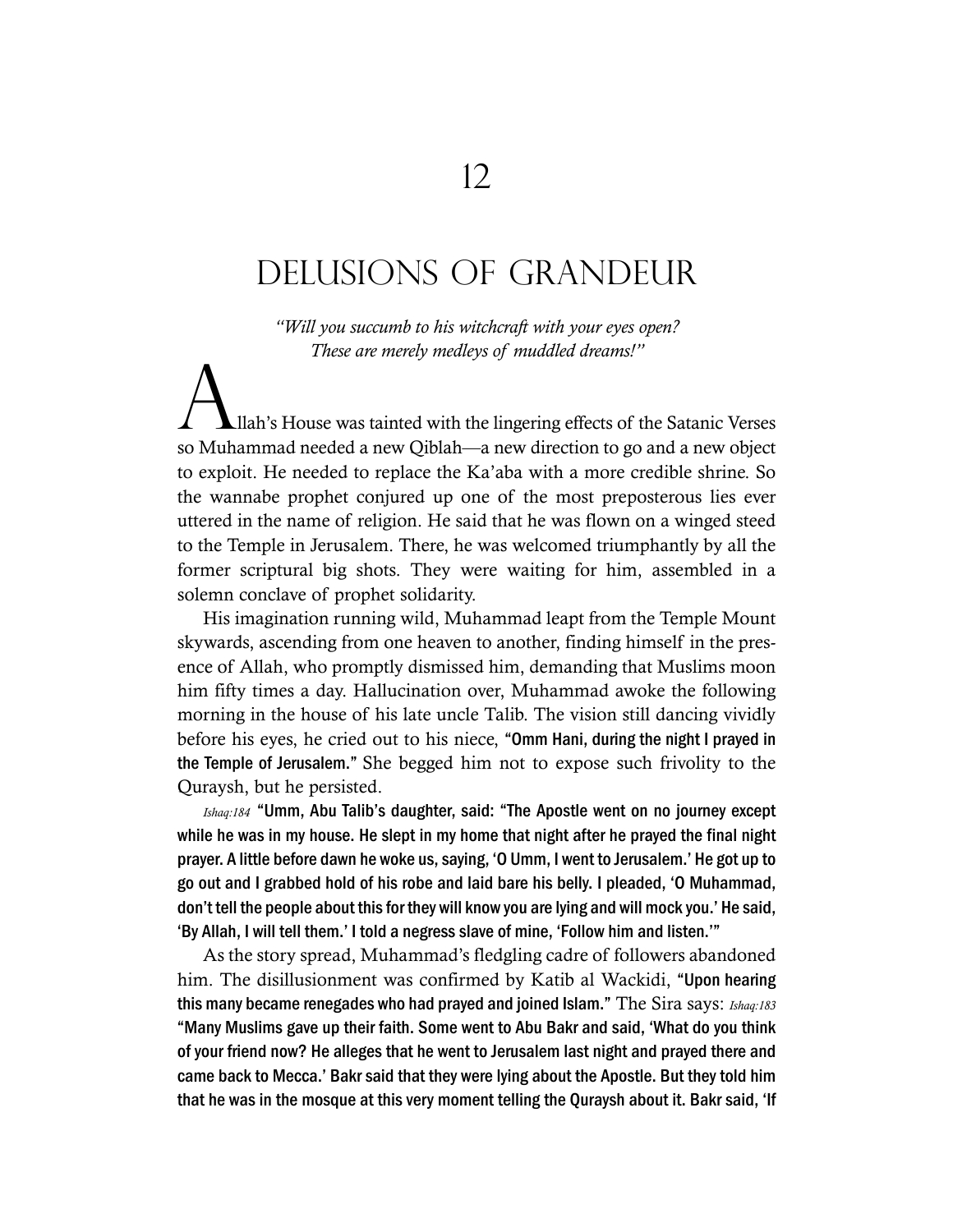he says so then it must be true. I believe him. And that is more extraordinary than his story at which you boggle.' Then Allah sent down a Qur'an surah concerning those who left Islam for this reason: 'We made the vision which we showed you only, a test for men. We put them in fear, but it only adds to their heinous error.'" [Qur'an 13:33] Once again, Muhammad flips out and it's everyone's fault but his own. And while it's not surprising anymore, the 13<sup>th</sup> surah was handed down in Medina, not Mecca.

What's surprising is that the "Thunder" surah actually rebukes Muhammad's claim of a miraculous journey. After saying, *013.005* "Those who deny will wear collars and chains, yokes (of servitude) tying their hands to their necks; they will be the inmates of Hell.… They will witness Our (many) exemplary punishments! Verily, your Lord is severe in retribution," we are told that Muhammad was *unable* to perform a miracle. *013.007* "The unbelievers say, 'Why was no sign or miracle sent down to him by his Lord?' But you are only the bearer of bad news—of warnings." The admission is repeated: *013.027* "The unbelievers say, 'How is it that no sign miracle was sent down to him by his Lord?' Say, 'God leads whosoever He wills astray.'" There were deceptions but no miracles.

The Islamic god was not only powerless, he was schizophrenic. *013.030* "They do not believe in Ar-Rahman. Tell them, 'He is my Lord. There is no other ilah but He. In Him I have placed my trust.'" The dark lord says to those who are mocking his prophet: *013.032* "Many an Apostle have they mocked before you; but I seized them. How awful was My punishment then! …The unbelievers plot, but for them is torment in this life and a far more severe torture in Hell." Then the spirit of the Qur'an brags, "He sends thunderbolts and smites whom He pleases." Imagine worshiping a god this nasty.

Suggesting that he wasn't always impotent, Ar-Rahman boasts: *013.038* "It was not for any Apostle to come up with a miracle or sign unless it was granted by Our permission." But he was capricious and forgetful. "For every age there is a Book revealed. Ar-Rahman abrogates, blots out, or confirms (whatever He wants)." And we better watch out: *013.041* "Do they not see Us advancing from all sides into the land (of the disbelievers), reducing its borders (by giving it to believers in war victories)? (When) Allah dooms there is none who can postpone His doom. Sure, they devised their plots, but We are the best schemers." But his con didn't fool very many: *013.043* "Yet the disbelievers say: 'You are not a Messenger.' Tell them: 'This Scripture is sufficient witness between me and you.'"

Now that we know there were no miracles, and that these troubled words are the lone witness to the validity of Muhammad's claims, let's try to make sense of his fictitious journey. As always, it will be difficult to tell where the prophet's imagination subsided and that of the Muslim sages began. For example, when questioned by the Quraysh, we are told that the angel-less and miracle-less messenger convinced his spirit friend to erect a model of Jerusalem in their midst. As further evidence of the Night Journey, Muhammad said that while whizzing over a caravan the noise of his flying steed frightened a camel to death. Upon returning to Mecca, someone is said to have confirmed that a camel had indeed been anxious. It served as proof.

The only other Qur'anic mention of the flight of fancy is found in the 17th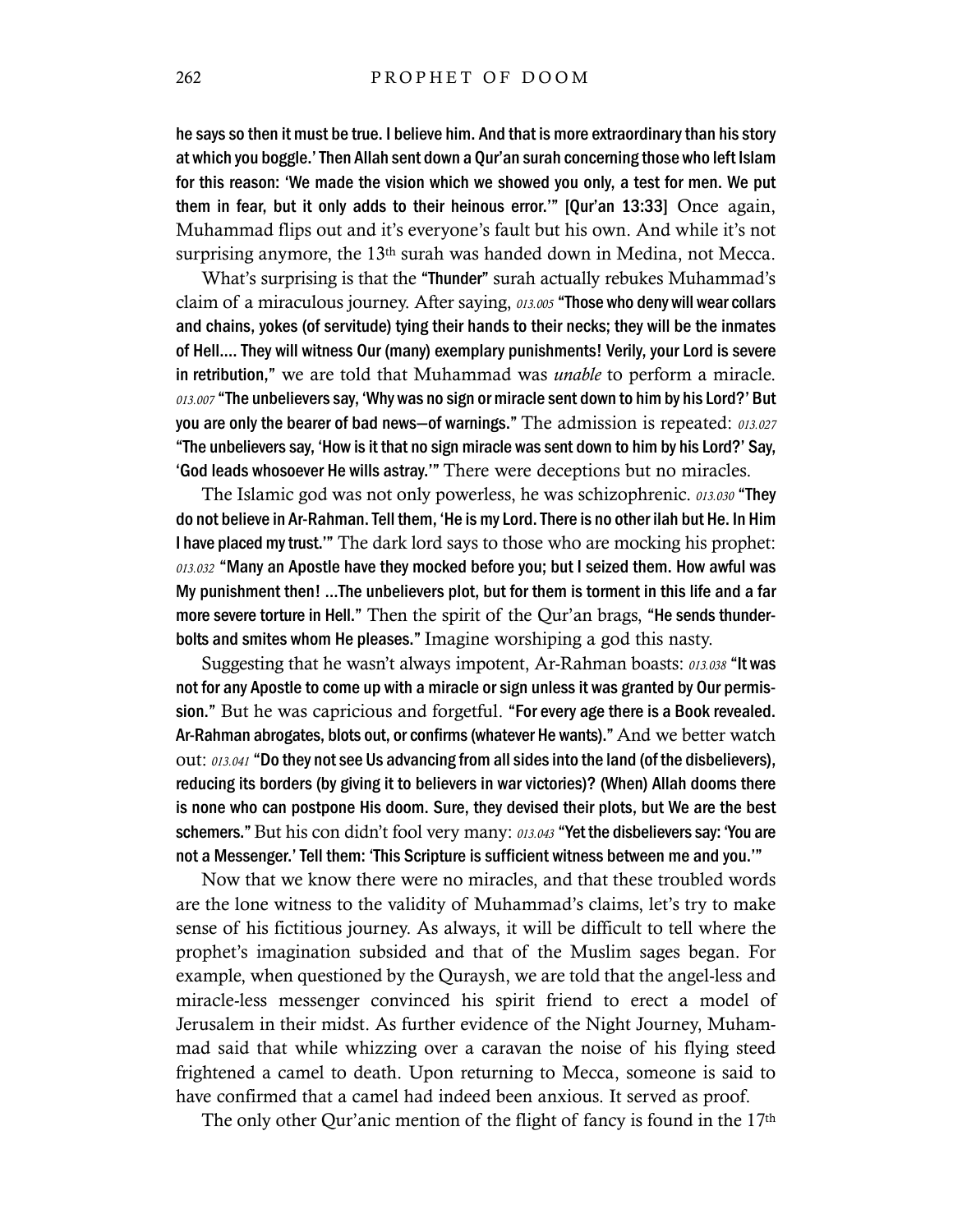surah which opens: "Glory to Him who carried His votary by night from the Sacred Mosque (at Mecca), to the farther Temple, the environs which we have blessed, that we might show him some of Our Signs. Verily He hears and sees."

The six-year-old Aisha, who married the fifty-year-old prophet within days of Khadija's death, said: *Ishaq:183* "The Prophet's body remained where it was. Allah removed his spirit at night." In that there was no way to see Jerusalem at night in the seventh century, the cover of darkness must have suited Islam's demonic spirit. Aisha further indicted her husband's tale with: *Bukhari:V4B53N400* "Once the Prophet was bewitched so that he began to imagine that he had done a thing which in fact he had not done." Finishing the job, she said: *Bukhari:V4B54N457* "Whoever claimed that Muhammad saw his Lord is committing a great fault, for he only saw Gabriel."

While Aisha's criticism was incriminating, there was a bigger problem. There was *no* Temple in Jerusalem. Six centuries years before al-Buraq took flight, the Romans destroyed it. By 70 A.D. not one stone stood upon another. And that would make both the Islamic god and his prophet liars.

*Bukhari: V4B55N585* "'O Allah's Apostle! Which mosque was first built on the surface of the earth?' He said, 'The mosque Haram in Mecca.' 'Which was built next?' He replied 'The mosque of Al-Aqsa in Jerusalem.' 'What was the period of construction between the two?' He said, 'Forty years.'" No matter how one goes about interpreting these facts and fantasies, Muhammad lied. If the Ka'aba was built by Allah, it was several billion years old. If by Adam, then the year was 4000 B.C. If by Abraham, it was 2000 B.C. If historical evidence is our guide, the year was about 500 A.D. The Temple of Solomon was built in 967 B.C. (precisely 1,000 years before Christ's crucifixion and resurrection in 33 A.D.). The Dome of the Rock was raised on the foundations of the Roman Temple of Jupiter in 691 A.D. As for the mosque, Al-Aqsa was constructed over a Roman basilica on the southern end of the Temple Mount many centuries later. Muhammad got the order wrong as well as the gap separating them.

While I'm not a psychiatrist, this story sounds delusional: *Bukhari:V4B54N429/ V5B58N227* "The Prophet said, 'While I was at the House or standing place in a state midway between sleep and wakefulness, an angel recognized me as the man lying between two men. [That sounds provocative.] A golden tray full of wisdom and belief was brought to me and my body was cut open from the throat to the lower part of my pubic area.' The Prophet said, 'My abdomen was washed with Zamzam water taking away doubt or polytheism or pre-Islamic beliefs or error. Then he took out my heart and filled it with belief and wisdom before returning it to its place. Then Al-Buraq, a white animal, smaller than a mule and bigger than a donkey was brought to me and I set out with Gabriel.' The Prophet said, 'The animal's step was so wide it reached the farthest point within reach of the animal's sight."

From the Sira: *Ishaq:182* "While I was in the Hijr, Gabriel came and stirred me with his foot. He took me to the door of the mosque and there was a white animal, half mule, half donkey, with wings on its sides yet it was propelled by its feet. He mounted me on it. When I mounted, he shied. Gabriel placed his hand on its mane and said [to the jackass], 'You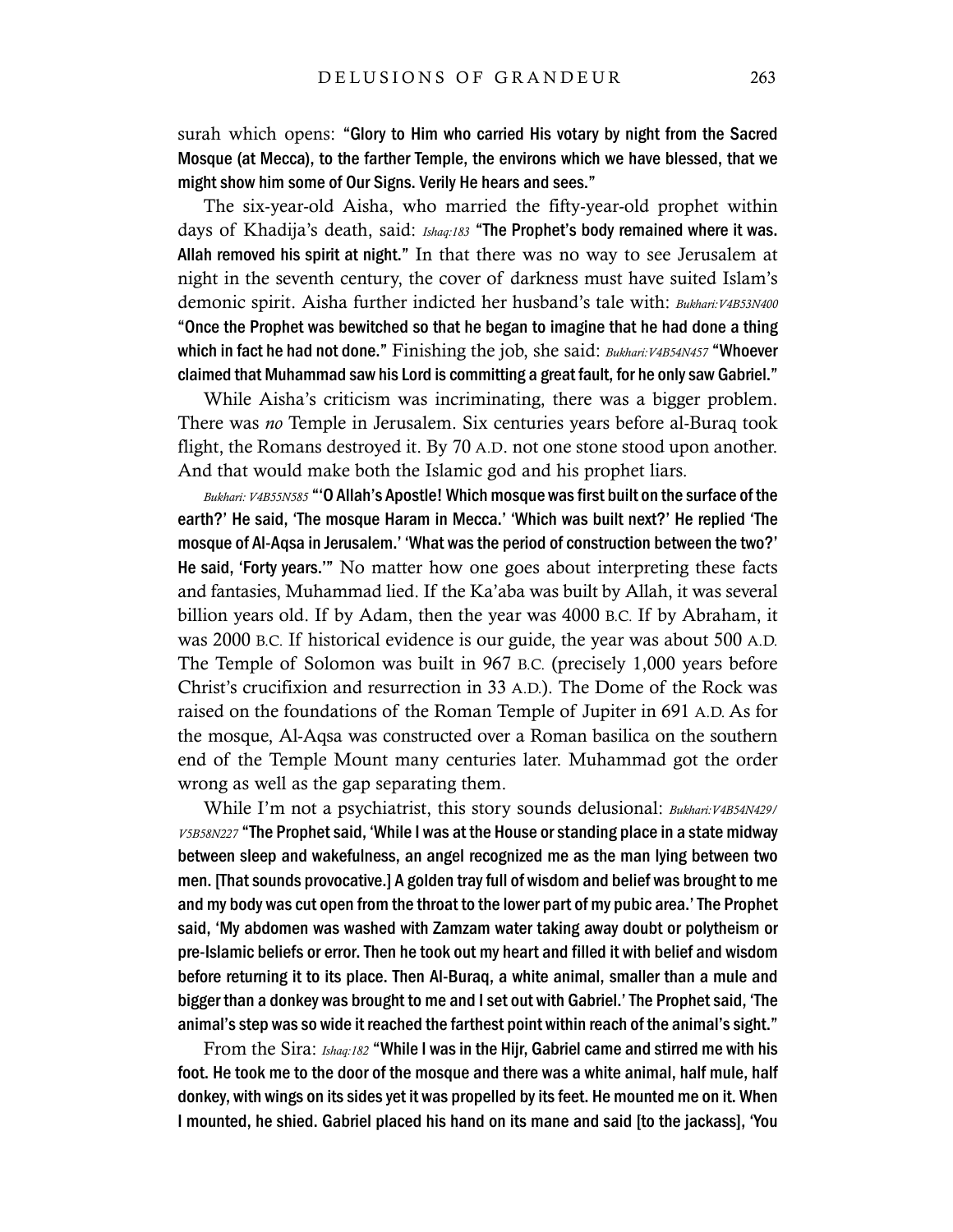should be ashamed to behave this way. By God, you have never had a more honorable rider than Muhammad.' The animal was so embarrassed, it broke into a cold sweat."

In a Hadith from Muslim's Collection, Muhammad dispenses with the surgery and adds two ritual prayers in the Temple along with a refreshing drink: *Muslim:C75B1N309* "The Messenger said: 'I was brought on al-Buraq, an animal white and long. I mounted it and came to the Temple in Jerusalem. I tethered it to the ring used by the prophets and entered the mosque, praying two rak'ahs in it. Then I came out [of the nonexistent building] and Gabriel brought me a vessel of wine and one of milk. I chose the milk, and he said: "You have chosen the natural thing," and took me to heaven.'"

*Ishaq:182* "When we arrived at the Temple in Jerusalem, we found Abraham, Moses, and Jesus, along with a company of prophets. I acted as their imam in prayer." In case you're curious: "Moses was a ruddy faced man, thinly fleshed, curly haired with a hooked nose. Jesus was a reddish man with lank wet hair and many freckles." *Ishaq:184* "After the completion of my business in Jerusalem, a ladder was brought to me finer than any I have ever seen. [Mind you, since there was no wood in Mecca, he had never seen a ladder.] An angel was in charge of it and under his command were 12,000 angels each of them having 12,000 angels under his command." Imagine that, 144,000,000 angels holding a ladder. "And none knows the armies of Allah better than he."

Knowing Muhammad, what do you suppose he asked to see *first?* If you guessed "Hell," you win. *Ishaq:185* "Muhammad said, 'Order Malik to show me Hell.' 'Certainly! O Malik, show Muhammad Hell.' Thereupon he removed its covering and the flames blazed high into the air until I thought that they would consume everything." In Islam, wrong is right, down is up, hell is where Allah lives.

*Bukhari:V4B54N429* and *Muslim:C75B1N309* converge at this point and we learn that hell is in the nearest heaven: "'When I reached the nearest heaven, Gabriel said to heaven's gatekeeper, "Open the gate." The guard asked, "Who is it?" He said, "Gabriel." The gatekeeper said, "Who is accompanying you?" Gabriel said, "Muhammad." The guard replied, "Has he been called?" Gabriel said, "Yes." Then it was said, "He is welcomed. What a wonderful visit his is!" Then I met Adam and greeted him and he said, "You are welcomed, O son and Prophet." Gabriel said, "These parties on his right and on his left are the souls of his descendants. Those of them on his right are the companions of Paradise and the parties which are on his left are the inmates of Hell. So when Adam looked towards his right side, he laughed, and when he looked left, he wept.'"

Ishaq gets a little graphic at this point: *Ishaq:185* "Adam reviewed the spirits of his offspring. The infidels excited his disgust. Then I saw men with lips like camels. In their hands were pieces of fire like stones which they thrust into their mouths. They came out their posteriors." Before I tell you who deserved this fate, think about the folks who irked Muhammad most. Who wouldn't share what he coveted, who neglected him, allowing him to be abused? "I was told they sinfully devoured the wealth of orphans." Others had "bellies like camels." Some were "maddened by thirst." "Then I saw women hanging by their breasts. They had fathered bastards."

But not all was hellish. Speaking of the son whose wife he would steal in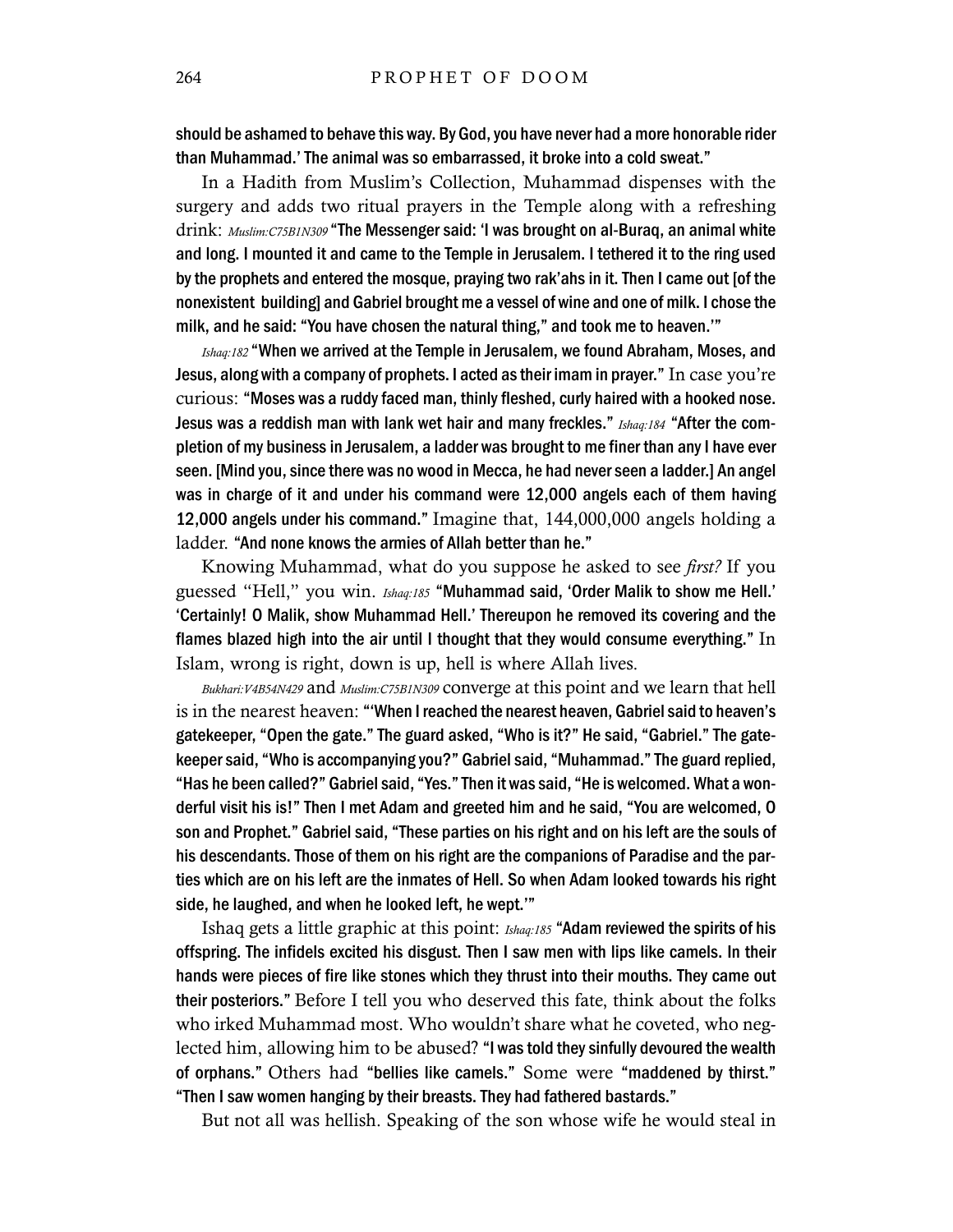an act of incest, the prophet said, *Ishaq:186* "He took me into Paradise and there I saw a damsel with dark red lips. I asked her to whom she belonged, for she pleased me much when I saw her. She said, Zayd [Muhammad's adopted son]. The apostle gave Zayd the good news about her." She was his consolation prize, I suppose.

Returning to Muslim and Bukhari: "'Then we ascended to the second heaven. The guard at the gate asked, "Who is it?" Gabriel said, "Gabriel." The gatekeeper asked, "Who is with you?" He said, "Muhammad" "Has he been sent for?" He said, "Yes." The guard said, "He is welcomed. What a wonderful visit his is!" and opened the gate. Then I met Jesus and Yahya (John) who said, "You are welcomed, O brother and Pious Prophet."'"

Rising above Jesus: "'We ascended to the third heaven. The keeper of the gate asked, "Who is it?" "Gabriel." The gatekeeper asked, "Who is with you?" "Muhammad." "Has he been sent for?" "Yes." "He is welcomed. What a wonderful visit his is!" He opened the gate.' The Prophet added: 'There I met Joseph and greeted him. He replied, "You are welcomed, brother and Prophet!" We ascended to the fourth heaven and again the same questions and answers were exchanged with the gatekeeper. There I met Idris [Enoch]. He said, "Welcome Prophet." We ascended to the fifth heaven and again the same questions and answers were exchanged at the gate with its guard. There I greeted Aaron.'" The Islamic heaven is filled with Jews, and it has more gates and guards than do most prisons. I wonder if that's a coincidence?

Whatever the reason, they were all flung open for the great Arab prophet: "'Then we ascended to the sixth heaven and again the same questions and answers were exchanged. There I met and greeted Moses. When I proceeded on, he started weeping and on being asked why, he said, "Followers of this youth who was sent after me will enter Paradise in greater number than my followers.'" This passage provides a glimpse into Muhammad's corroded heart. In an effort to elevate himself he had the audacity to claim Moses was jealous of *him*.

Leaving Jewish prophets in the dust, our dynamic duo scampered ever higher: "'We ascended to the seventh heaven and again the same questions and answers were exchanged with the gatekeeper. There I greeted Abraham. He ascended with me till I was taken to such a height, I heard the scraping of pens. I was shown Al-Bait-al-Ma'mur (Allah's House). I asked Gabriel about it and he said, "This is where 70,000 angels perform prayers daily and when they leave they never return to it (a fresh batch arrives daily)." I was shown Sidrat-ul-Muntaha (a tree) and I saw its Nabk fruits which resembled clay jugs. Its leaves were like elephant ears. Four rivers originated at its root; I asked Gabriel about them. "The two hidden rivers are in Paradise, and the apparent ones are the Euphrates and the Nile."'" At least he had the last part right. He was in a state of *denial*.

"Fifty prayers were enjoined on me [by Allah]." But Moses wasn't pleased: "'I descended till I reached Moses who asked, "What have you done?" I said, "I have been ordered to offer fifty prayers a day." He said, "Your followers cannot bear fifty prostrations. I tested people before you and tried my level best to bring the tribe of Israel to obedience [Islam]. Your followers cannot put up with such an obligation. So, return to your Lord and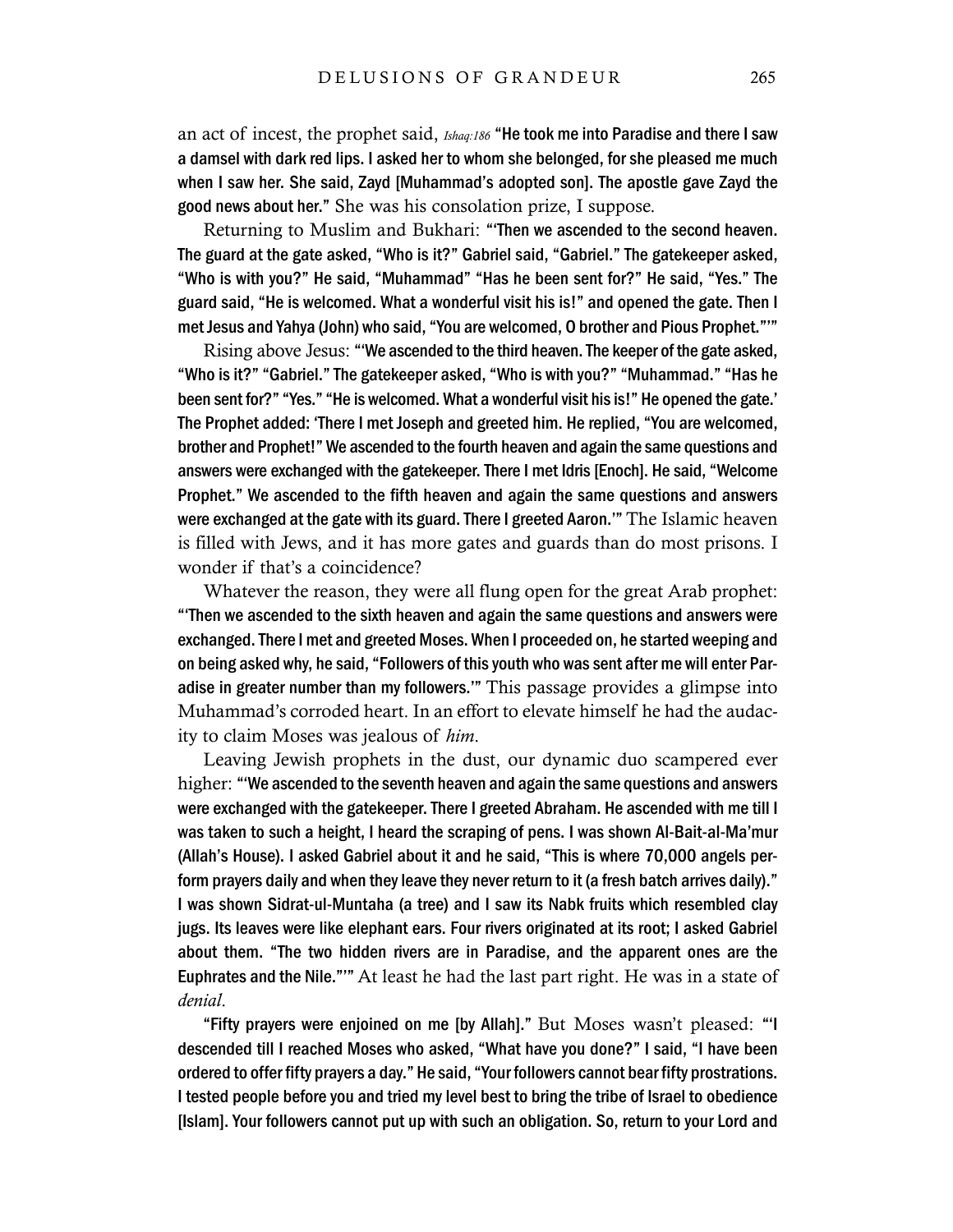request a reduction in the burden." I returned and requested Allah (for reduction) and He made it forty. I had a similar discussion with Moses. Then I returned to Allah for reduction and He made it thirty, then twenty, then ten. Then I came to Moses who repeated the same advice. Ultimately Allah reduced it to five. When I came to Moses the last time, he said, "What have you done?" I said, "Allah has made it five only." He repeated the same advice but I said that I had requested so many times I felt ashamed and surrendered (to Allah's final order). When I left, I heard a voice saying, "I have passed My Order and have lessened the burden on My Worshipers."'"

You're brought before the creator of the universe and all you talk about is how many times he wants to be mooned with "burdensome and obligatory," mind-numbing ritualistic prostrations? I don't think so. But then again, thinking is why I'm not a Muslim. So, while we are on the subject, think about this: why would Islam's lone prophet leave Allah's Ka'aba in Mecca and fly to Yahweh's Temple in Jerusalem to get into heaven? In all of Muhammad's flights of fancy, there are few more troubling questions than this one.

Muhammad's Muslims were curious, albeit about minutiae. They wanted to know what the heavenly host looked like. *Bukhari:V4B55N607* "Allah's Apostle said, 'On the night of my Ascension to Heaven, I saw Moses who was a thin person, looking like one of the men of the tribe of Shanua; and I saw Jesus with a red face as if he had just come out of a bathroom. [I swear, I'm not making this stuff up.] And I resemble Abraham more than any of his offspring.'" And it's okay to scour the Bible for stories because: *Bukhari:V4B56N667* "The Messenger said, 'Convey (my teachings) to the people even if it were a single sentence, and tell others the stories of Israel (which have been taught to you), for it is not sinful to do so. And whoever tells a lie on me intentionally, will surely take his place in the Hell Fire.'"

It bears mention that the Night Journey is far more than an obscure theological story to Muslims. I personally met with members of Hamas, al-Qaeda, Islamic Jihad, and al-Aqsa Martyrs' Brigade in Bethlehem in December, 2001. They told me in all seriousness that the Night's Journey was the basis for the Islamic claim to Jerusalem. What's more, they were willing to kill and die to take it back in the name of their Prophet.

Back in Mecca, and ever in character, the bruised messenger did what all similarly insecure people do. He projected his morbid self-delusion upon his critics. As he had with the Satanic Verses, he had his god say that the Night's Journey was a trial. *Bukhari:V8B77N610* "'We granted the vision of the ascension to the heavens, Miraj, which We showed you as an actual eye witness but as a trial for people.' [Qur'an 17:60] Allah's Apostle actually saw with his own eyes the vision of all the things which were shown to him on the Night Journey to Jerusalem. It was not a dream."

The 17<sup>th</sup> surah, named "Children of Israel," reports: 017.060 "Your Lord circumscribes mankind and He showed you the vision and the accursed tree of the Qur'an [Zaqqom, the torture tree of Hell]. It was a bone of contention for men, a trial for them. Thus do We instill fear and make them afraid." The surah claims: "Verily, We gave Moses the Torah...and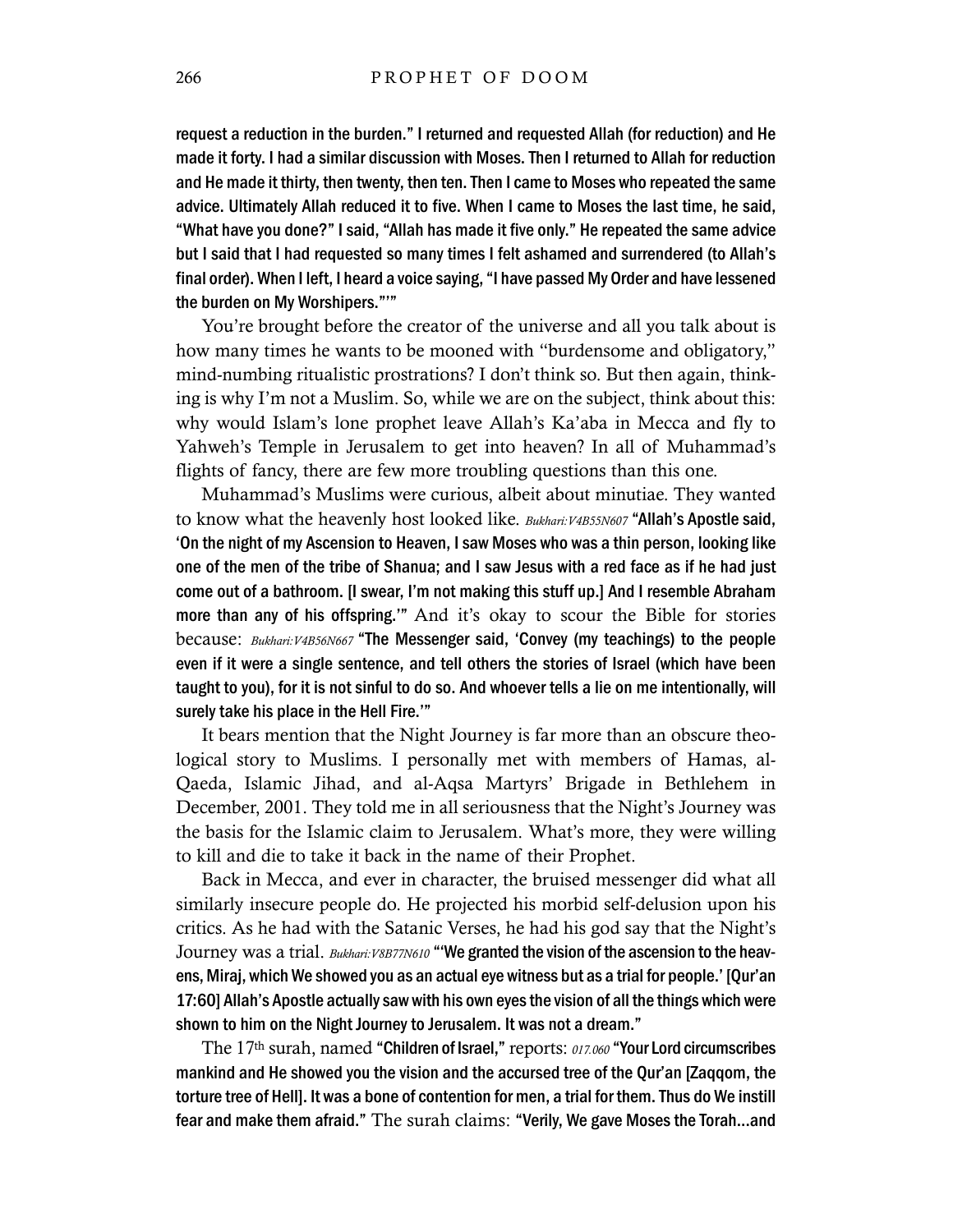to David, We gave the Book of Psalms." Speaking of Jews, he says: *017.007* "We shall rouse Our slaves to shame and ravage you, disfiguring your faces. They will enter the Temple as before and destroy, laying to waste all that they conquer." To his shame, Muhammad did rouse Muslims to attack Jews. However, his militants couldn't have entered or destroyed what the Romans had eradicated 600 years earlier. Allah is mistaken, again. But by lying to us this way, we have come to know him better.

The most laughable passage in the 17<sup>th</sup> surah follows the usual rant: "Dread His punishment. Indeed the Lord's torment is to be feared. He will inflict severe anguish." *017.059* "Nothing stops Us from sending signs and proofs except that earlier people rejected them as lies. We sent to Thamud the she-camel as a clear sign, but they treated her cruelly." It's hard to imagine anyone believes this is scripture. The Islamic god just said: "We don't do miracles any more because the Thamud hurt our camel."

After saying the Qur'an was so well written jinn and men couldn't conspire to compose the likes of it, we discover that Muhammad doesn't measure up and there is no Qur'an: *017.090* "They say, 'We shall not believe you (Muhammad), until you cause a spring to gush forth from the earth [like Moses]. Or until you have a garden, and cause rivers to flow in their midst [like you claim Allah does]. Or you cause the sky to fall upon us in chunks, as you say will happen [like Yahweh did to Sodom and Gomorrah]. Or you bring angels before us face to face [like Abraham]. Or you have a house adorned with gold [like David or Solomon], or you ascend up into the skies [like Jesus]. No, we shall not have faith in you unless you send down to us a book that we can read [like the Bible].'" This surah was the seventieth chronologically, and yet the Meccans claimed Muhammad didn't have anything to read. There was no Qur'an. There were no miracles.

 $\qquad \qquad \, \text{and} \qquad \, \text{and} \qquad \, \text{and} \qquad \, \text{and} \qquad \, \text{and} \qquad \, \text{and} \qquad \, \text{and} \qquad \, \text{and} \qquad \, \text{and} \qquad \, \text{and} \qquad \, \text{and} \qquad \, \text{and} \qquad \, \text{and} \qquad \, \text{and} \qquad \, \text{and} \qquad \, \text{and} \qquad \, \text{and} \qquad \, \text{and} \qquad \, \text{and} \qquad \, \text{and} \qquad \, \text{and} \qquad \, \text$ 

Following the Night's Journey, the prophet had a new Qiblah to replace the one he had soiled, so all he needed now was some followers. But having disgraced himself in Mecca with the Satanic Bargain, the Ta'if Stoning, and Wild Buraq Ride, he needed a new audience. Fortunately, opportunity sprang from a most unexpected place. The pilgrimage fairs promoted by Qusayy were still in full swing. *Tabari VI:120* "The Messenger used to appear at the times of the pilgrimage before the Arab tribes, summoning them to Allah, informing them that he himself was a prophet sent by Allah, and asking them to believe his words and defend him. 'I am Allah's Messenger to you, commanding you to worship Allah and not to associate anything with him [like I just did], to cast off whatever idols you worship other than Him, to believe in me, and the truth of my message, and to defend me so that I may make manifest the message of Allah I have been sent to convey.'" This was all about, "Me, myself, and I." Insecure people like Muhammad have an insatiable craving for praise. They live to be in control. And they will stop at nothing to achieve their agenda, rationalizing everything they do along the way.

"When the Prophet completed his speech and his appeal, Abd Al-Uzza Lahab would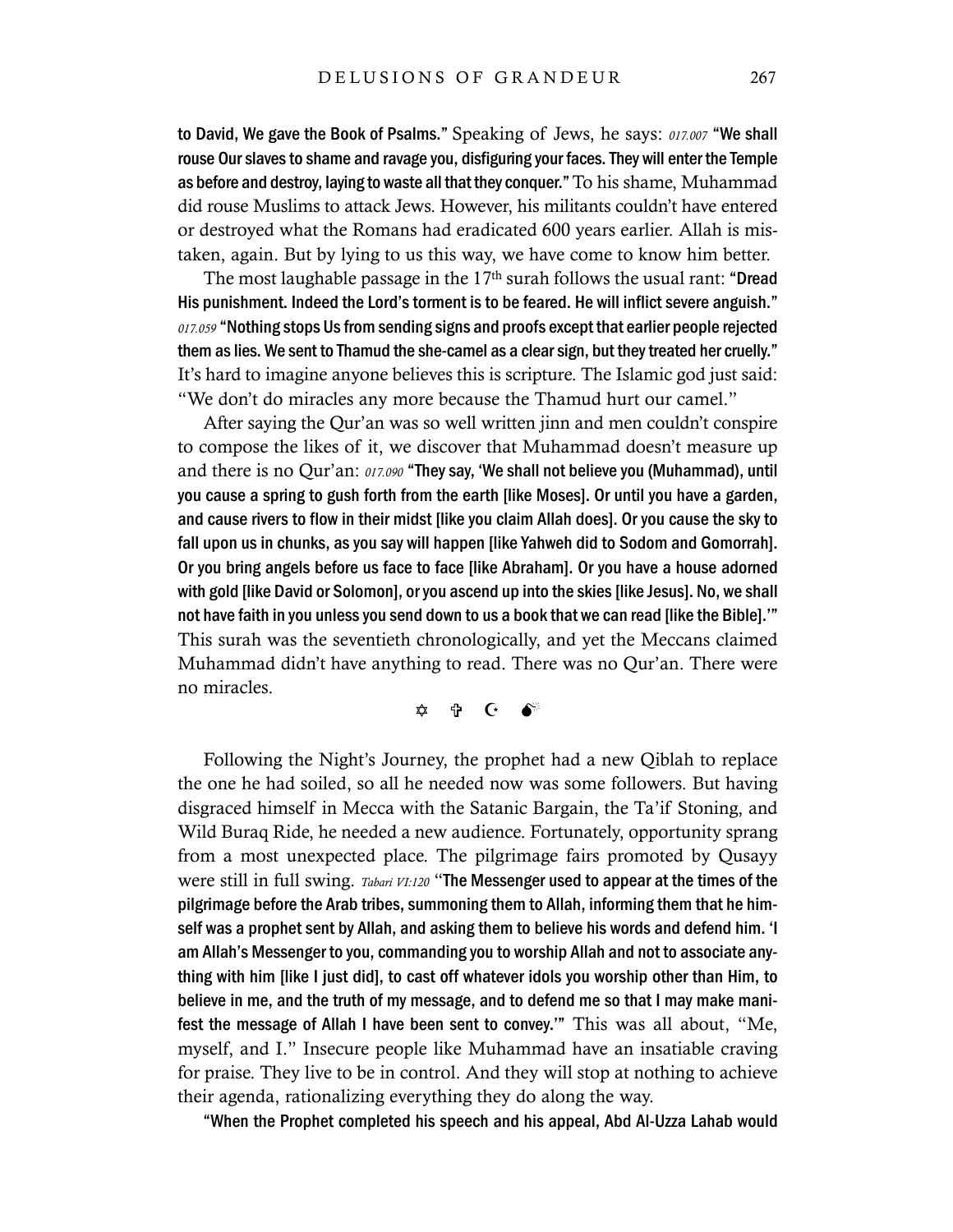say, 'Banu so-and-so, this man is calling upon you to cast off Al-Lat and Al-Uzza…and accept the error of his ways. Do not obey him; do not listen to him.'" The Muslim sages felt that it was in their interest to demean uncle Abu by calling him Slave-to-Al-Uzza Abu. But it's a two edged sword. For if Al-Uzza and Al-Lat were pagan goddesses for which men were named, Allah was also a pre-Islamic idol whose name men bore. In the next Hadith from, of all people, Abd Ar-Rahman, we read: "Speaking to the clan of the Banu Abdallah Muhammad said, 'Allah has given your ancestor an excellent name.'"

As a prophet, Muhammad was an abysmal failure. *Ishaq:194* "The Apostle offered himself to the Arab tribes at the fairs whenever an opportunity arose. He used to ask them to believe in him and protect him." *Ishaq:195* "The Apostle stopped by the Arab encampments and told them that he was the Prophet of Allah ordering them to worship Him, to believe in His Messenger, and protect him until Allah made plain His purpose." "He went to the tents of the Kinda and offered himself to them, but they declined. He went to the Abdallah clan with the same message, but they would not heed. The Apostle went to the Hanifa, where he met with the worst reception of all. He tried the Amir, but one of them said to him, 'I suppose you want us to protect you from the Arabs with our lives and then if you prevail, someone else will reap the benefits. Thank you, No!'"

Craving power and money: *Tabari VI:122/Ishaq:195* "Whenever Muhammad heard of a pilgrim coming to the fairs who was important, he would give special attention to him. Some shaykhs of Yathrib's Awf clan came to Mecca on the umrah. When Muhammad heard about Suwayd's arrival [a poet called "The Perfect One"], he was attentive to him. Suwayd said, 'Perhaps what you are presenting is like what I am saying.' The Messenger asked, 'What are you reciting?' 'The book of Luqman,' he replied. [Luqman was a mythical Arab. He appears in the 31<sup>st</sup> surah.] The Messenger said, 'Hand it to me [so that I can plagiarize it like I have Hanif poetry and Jewish scripture.].' Suwayd handed it over and explained it to him. Muhammad said, 'This speech is good, but I have better. My speech is a Qur'an which Allah has revealed to me.' The Prophet recited some of it to Suwayd. He said, 'This is a fine saying,' and went off, rejoining his people."

Undeterred, the Prophet continued to mill among the crowds, pressing the flesh, as he regaled them with his solicitations. But time was running out. The ritual ceremonies were nearly over. *Ishaq:197* "The Apostle heard about Abdul. He asked them if they would like to get something more profitable than their present errand." Since they were on a religious pilgrimage, Muhammad must have been selling the religion of stolen booty. But their leader "took a handful of dirt and threw it in Muhammad's face."

Now desperate, Allah's boy followed the devotees of the pagan idols on their final procession to Arafat and then back to Mina. In the narrow valley opportunity knocked. Muhammad shuffled up to a group of pilgrims from Yathrib. "What tribe are you from?" "The tribe of Khazraj," one replied. "Ah!" the Prophet said excitedly. "Your tribe is a confederate of the Jews, isn't it?" "Yes. We are." "Then, why don't we sit down and chat?" A Hadith reports: *Tabari VI:124* "When Allah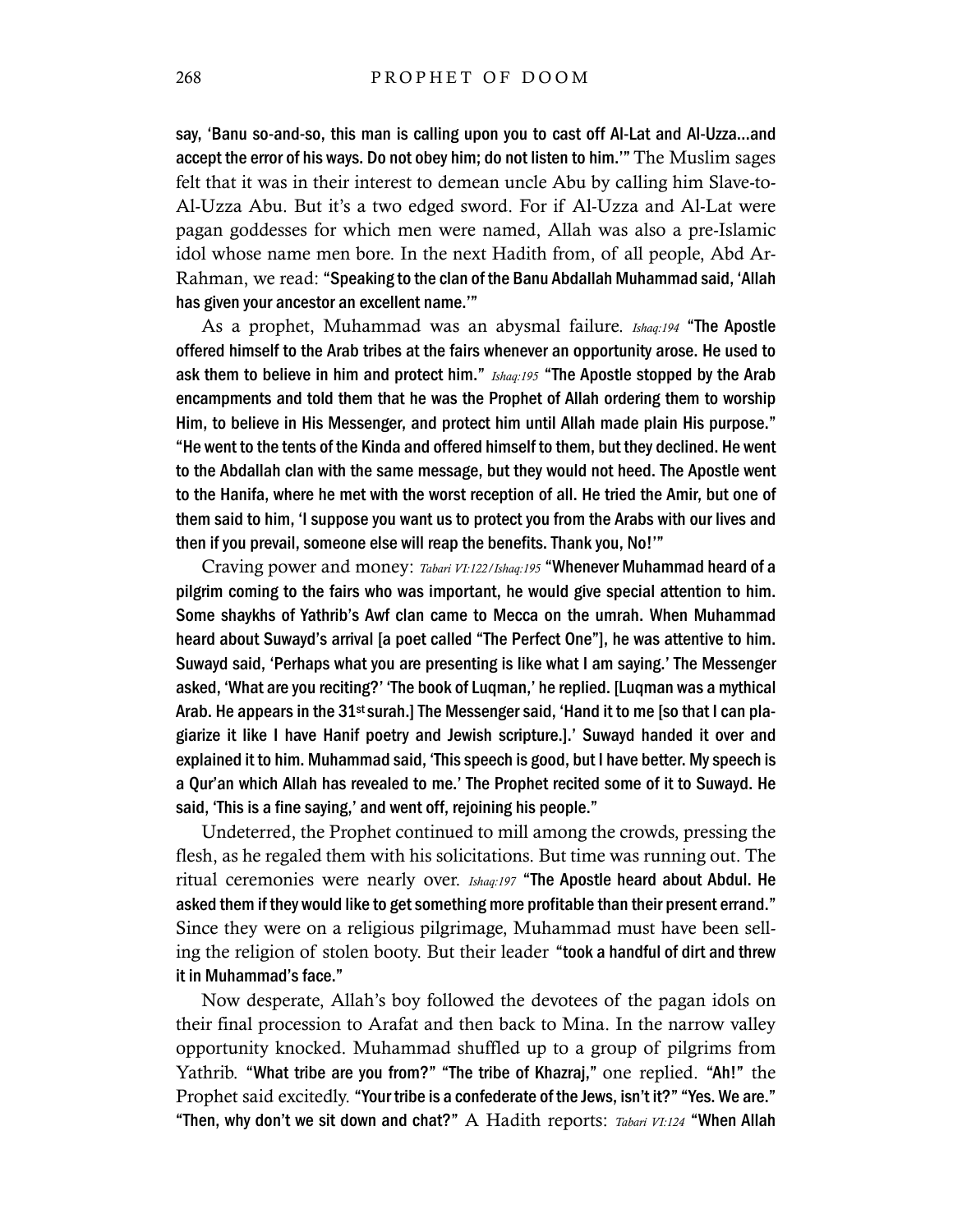wished to make His religion victorious [with the sword], to render His Prophet mighty [with political power], and to fulfill His promise [to make Muhammad rich], the Messenger went out during that pilgrimage and met a group of Ansar at Aqabah, a party of Khazraj." The Ansar, or "Helpers," are Muslims from Yathrib. At the time there were none.

*Ishaq:197* "Allah had prepared them for Islam because they lived next to the Jews, who were people of scripture and knowledge. While the Khazraj were polytheists and idolaters, they had gained the mastery over the Jews, raiding them. Whenever any dispute arose the Jews would say, 'A prophet will be sent soon. His time is at hand. We shall follow him and with him as our leader we shall kill you.'" This Hadith confirms several things that would shape Islam. First, there were Jews in Yathrib—lots of them. They were smart, well read, and Biblically grounded. The Arabs were pagans, yet they dominated the Jews—something Muhammad would capitalize upon in a big way. When the Jews became frustrated, they did what they had always done. They said, "We may be down now but you just wait. One day our Messiah will come and things will be different."

The expectation of a Messiah was interwoven throughout the whole of Jewish life. As such, it would have been communicated to the Arabs. And no doubt, the idolatrous and illiterate inhabitants of Yathrib would have envied the rich customs and heritage of the Jews. It was the perfect environment for the failed prophet of Mecca. The Arabs in Yathrib, tomorrow's Medina, were ripe for the harvest. Still addicted to idolatrous superstitions, they were just well enough acquainted with Judaism to swallow Muhammad's corruptions. They were the perfect patsies for his desperate con. Already anticipating a Messiah, they readily accepted the reformer of Qusayy's Ka'aba worship as their Prophet. They invited the wolf in sheep's clothing into their midst, a decision they would soon come to regret. But it's ironic in a way. The only reason these Arabs accepted Muhammad was because the Jews, having rejected the real Messiah, were still awaiting his arrival. Otherwise, the good folks of Yathrib would have rejected Muhammad just like everybody else had.

*Ishaq:198/Tabari VI:125* "After the Messenger had spoken to the group from Yathrib they said, 'Take note. This is the very prophet whom the Jews are menacing us with. Don't let them find him before we accept him.' Because of this, they responded to his call and became Muslims." Finding himself at the right place at the right time, Muhammad fooled the Arabs into thinking that he was the promised Jewish Messiah. Delusions of grandeur had overwhelmed him once again.

Muhammad's status in Mecca was so stained, not a word of what occurred over the next twelve months was provided by either Tabari or Ishaq. Nothing. They both jumped to the same time the following year. The religion of Islam died, undeniably and absolutely, from the moral decadence of the Quraysh Bargain, from the spiritual depravity of the Satanic Verses, and the hallucinogenic lunacy of the Night's Journey. Simply stated, immoral, possessed lunatics don't make good prophets.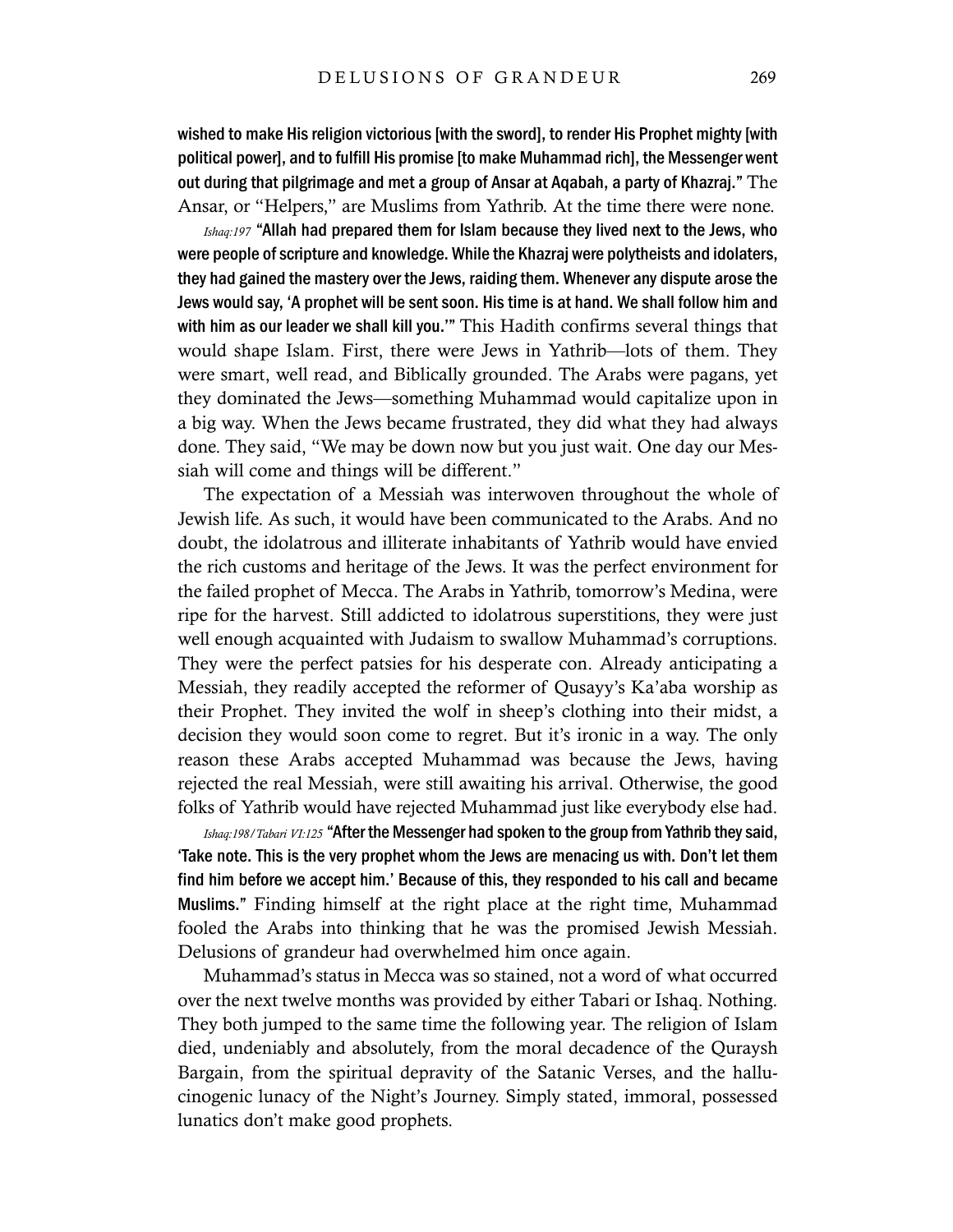*Ishaq:198/Tabari VI:125* "The following year, twelve of the Ansar came on the pilgrimage and met the Messenger, this being the first Aqabah. They took an oath of allegiance to him according to the terms of the 'Pledge of Women.' This was before the duty of making war was laid upon them." A footnote reads: "It was called 'The Pledge of Women' because Qur'an 60:12 told Muhammad to require this from women wanting to become Muslims." Only one small problem: the 60<sup>th</sup> surah was revealed eleven years later—after Mecca had been conquered.

The next Hadith explains: *Ishaq:199/Tabari VI:127* "There were twelve of us and we pledged ourselves to the Prophet in the manner of women that was laid out before war was enjoined. The terms were that we should not associate anything with Allah, we should not steal, should not commit adultery or fornication, should not kill our children, should not slander our neighbors, and we should not disobey Muhammad in what is proper. If we fulfilled this, we would have paradise, and if we failed Allah would punish us in hell." [Qur'an 60:12] Qur'anic postdating aside, in these two sentences we have come upon more religious substance than has been provided in all of the Islamic "scripture" thus far. And while that's bad, it pales in comparison to Muhammad's behavior. He would soon break all of his own rules.

Meeting over, we return to radio silence from Mecca. In an eight thousandpage book detailing every miniscule detail of Islam's rise, Tabari could find nothing to report from Ka'abaVille. Muhammad was dreaming of greener pastures. *Bukhari:V4B56N818* "The Prophet said, 'In a dream I saw myself migrating from Mecca to a place having plenty of date trees. I thought that it was Yemen or Hajar, but it came to be Yathrib." The second half of the dream was prophetic, albeit after the fact. "I saw myself wielding a sword and its blade got broken. It came to symbolize the defeat the Muslims suffered at Uhud. I swung the sword again, and it became normal as before, and that was the symbol of the victory Allah bestowed upon Muslims. I saw cows in my dream, and that was a blessing; they symbolized the believers. And the blessing was the reward of Allah after Badr." The battle of Badr did bring faith to a dying religion. And ignorant cows fattened for the slaughter is a telling symbol of Muhammad's view of his fellow Muslims.

Caught between two worlds and two Qiblahs, the prophet didn't know which way to turn. The leader of the gang of Aqabah said: *Tabari VI:131* "'I shall not turn my back on the Ka'aba and shall pray toward it.'" The Meccan Muslims lied, "'By Allah, we have not heard that our Prophet prays in any other direction than Jerusalem, and we do not wish to differ from him.'"

Soon thereafter the gang of twelve frightened their chieftain into joining them. "If you remain in your present state you will be fuel for the flames of hell." When they next met, the chief told Muhammad, *Ishaq:203* "'Choose what you want for yourself and your Lord.' The Messenger recited [lurid tales of virgins from] the Qur'an and made us desirous of Islam. Then he said, 'I will enter a contract of allegiance with you, provided that you protect me as you would your women and children.'" Contracts are for businessmen. They use them to make money. Allegiances are for politicians.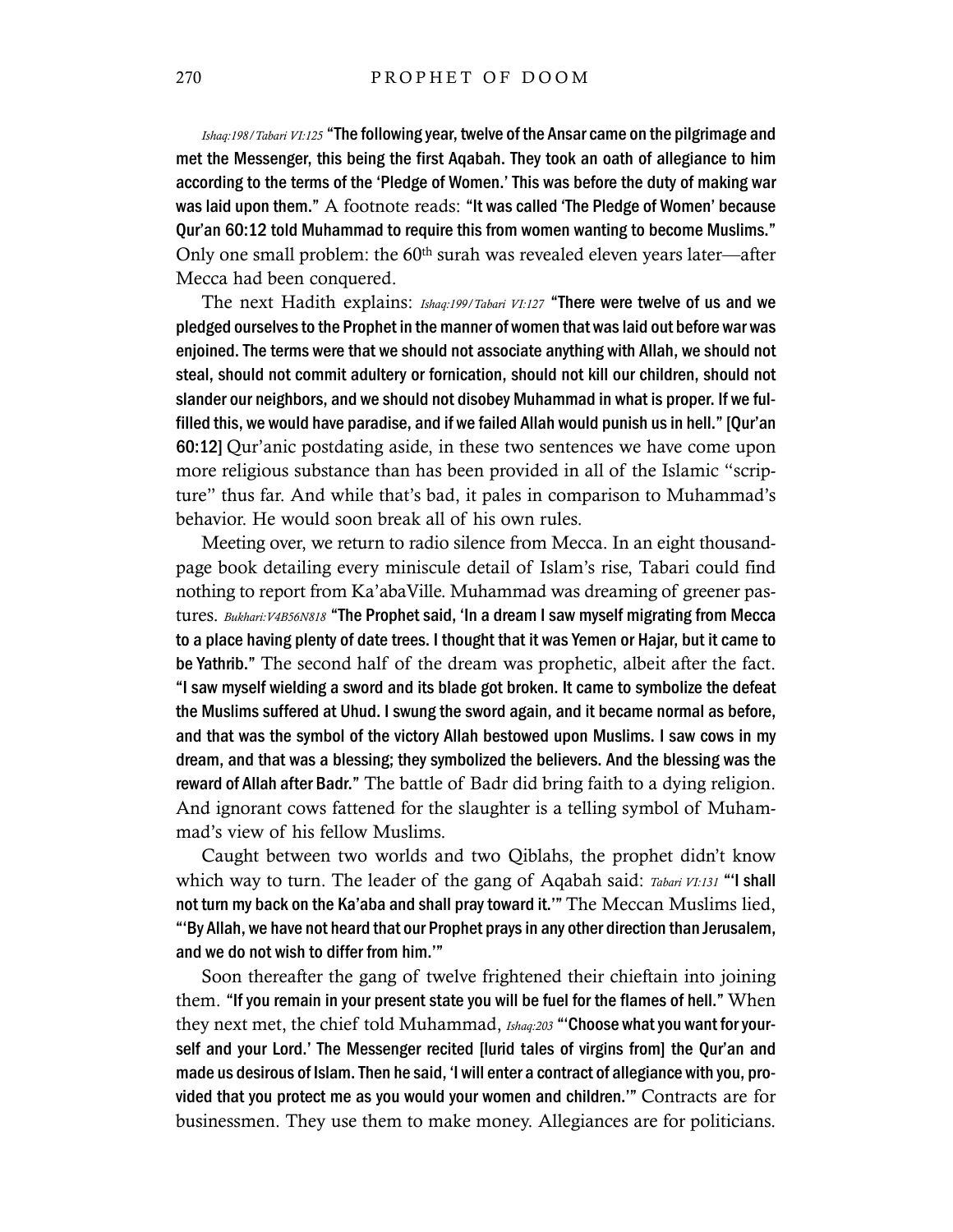They use them to get their way. Protection is for pirates, insulating them from the repercussions of the terror they inflict on others. With each word, Islam was beginning to look like a politically-minded swindle.

The destruction of Islam continued: *Tabari VI:133* "We pledge our allegiance to you and we shall defend you as we would our womenfolk. Administer the oath of allegiance to us, Messenger of Allah, for we are men of war possessing arms and coats of mail."

Motivated by the prophet, the newly initiated were almost itching for a fight. "'O Messenger, there are ties between us and the Jews which we shall have to sever. If we do this and Allah gives you victory, will you perhaps return to your own people and leave us?' Muhammad smiled and said, 'Nay, blood is blood, and bloodshed without retaliation is blood paid for. You are of me and I am of you. I shall war against whomever you fight.'" As it would transpire, he did as they feared.

The religious charade was over. The moment the prophet was aligned with men wielding swords he became a pirating profiteer. If the Quraysh Bargain was his first temptation, the Pledge of Aqabah was second. He failed both.

No one was confused. They knew exactly what they were doing. *Ishaq:204/ Tabari VI:134* "'Men of the Khazraj, do you know what you are pledging yourselves to in swearing allegiance to this man?' 'Yes,' they answered. 'In swearing allegiance to him we are pledging ourselves to wage war against all mankind.'" And with that, the final nail was driven into the coffin of the "religion" of Islam. They had declared war.

*Ishaq:205* "'If you are loyal to this undertaking, it will profit you in this world and the next.' They said, 'We will accept you as a Prophet under these conditions, but we want to know specifically what we will get in return for our loyalty.' Muhammad answered, 'I promise you Paradise.'" The advance of political Islam was dependent upon this simple concept: "Serve me now, and I *promise* to reward you *later*—much later."

Tabari reports it this way: "'What shall we gain for our faithfulness?' He answered, 'Paradise. So reach out your hand.' They stretched out their arms and swore an allegiance to him." *Heil* Muhammad! The Nazis saluted Hitler the same way. And the result was the same, too.

*Ishaq:205/Tabari VI:133* "When we had all sworn the oath of allegiance to the Messenger, Satan shouted from the top of Aqabah in the most piercing and penetrating voice I have ever heard. 'People of the [pagan ritual] stations [of the idolatrous hajj] of Mina, do you want to follow a blameworthy reprobate?' The Messenger said, 'What does the Enemy of God say?' 'I am the Devil, and I shall deal with you!'" It is little wonder he screamed from the mountaintop. The Devil had won a great victory.

Chairman Muhammad quickly got down to the business of politics. "'Appoint twelve naqub representatives from among you for me, who will see to the peoples' affairs.' They appointed twelve representatives, nine from the Khazraj and three from the Aws." As with all political dictators, the *naqub* representatives were camouflage—little more than window dressing. There is no record of them ever meeting.

*Ishaq:205* "The following morning, Quraysh leaders came to our encampment saying that they had heard that we had invited Muhammad to leave them and that we had pledged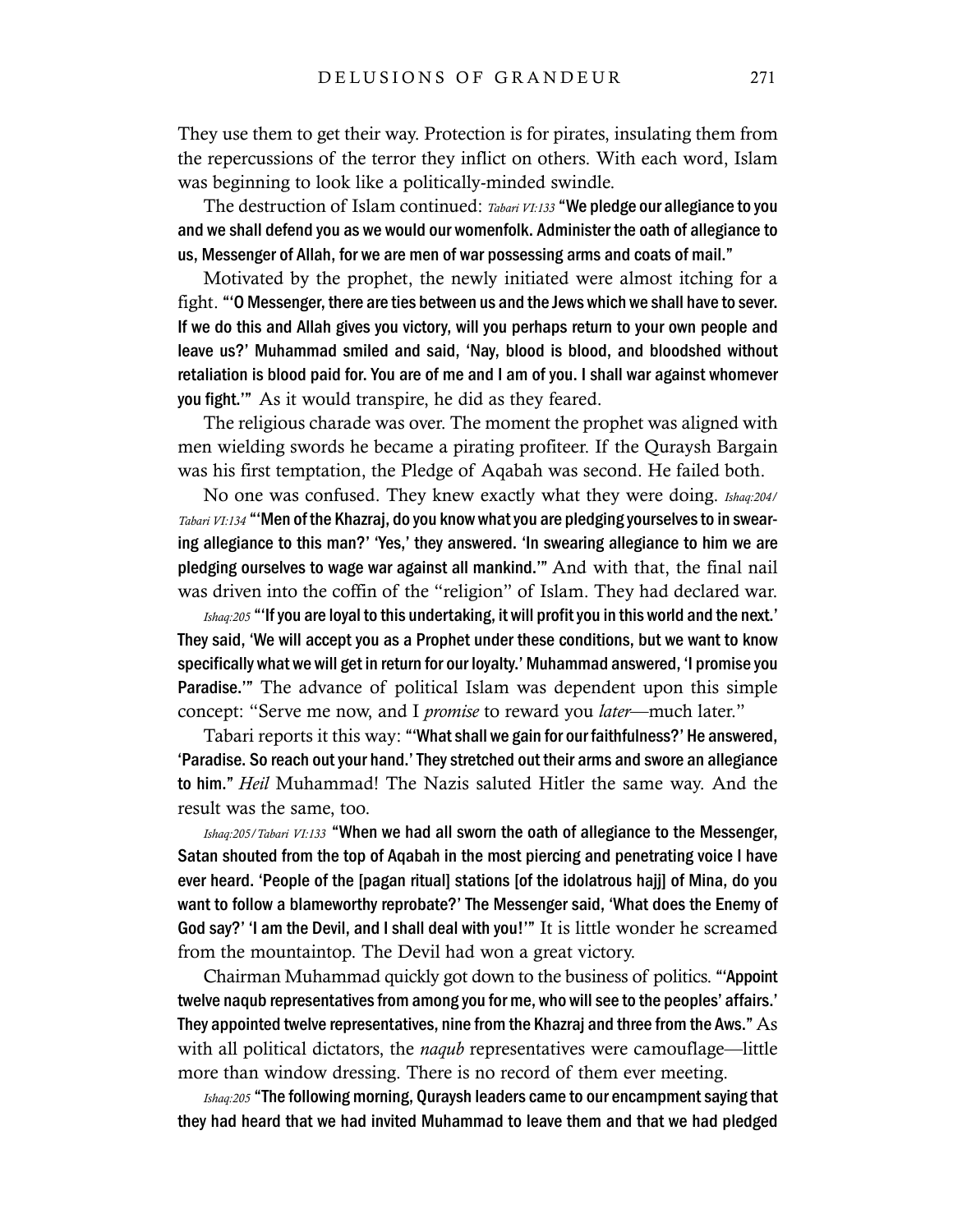ourselves to support him in a war against them. Thereupon members of our tribe swore that nothing of the kind had happened and that we knew nothing of it." Lying was the first thing these Muslims did after pledging to wage war against all mankind. There is an important lesson here (one our politicians and media are missing).

*Tabari VI:136* "When the Quraysh came to recognize what had really happened, they urged one another to torment the Muslims and treat them harshly." After all, Muhammad had just upped the ante, moving from a war of words to a clash of swords. "The Muslims suffered great hardship." And that's because: *Tabari VI:138* "Those present at the oath of Aqabah had sworn an allegiance to Muhammad. It was a pledge of war against all men. Allah had permitted fighting." Jihad was born.

The pendulum had swung. The "peace-loving religion" born in Mecca was abrogated. *Tabari VI:139* "After Allah had given his Messenger permission to fight by revealing the verse 'And fight them until persecution is no more, and religion is all for Allah,' [Qur'an 8:39] the Messenger of Allah commanded [not persuaded or asked] those at Mecca to emigrate to Yathrib and join their brethren, the Ansar." And wouldn't you know it, Muhammad couldn't even get that right. The 8<sup>th</sup> surah, aptly named, "The Spoils of War," was revealed after the Battle of Badr, several years later. His god was doing his level best to accommodate his prophet's ambitions. His timing was off, that's all.

*Ishaq:208* "When Allah gave permission to his Apostle to fight, the second Aqabah contained conditions involving war which were not in the first act of submission. Now we bound ourselves to war against all mankind for Allah and His Apostle. He promised us a reward in Paradise for faithful service. We pledged ourselves to war in complete obedience to Muhammad no matter how evil the circumstances." And they were "evil."

Ishaq lists the signatories of the Declaration of Submission:"Uhud commanded the Apostle's archers. He was killed in the battle of Yemen [during the War of Compulsion] as a martyr. Abu was present at all of the Apostle's battles and died in Byzantine territory as a martyr. Mu'adh was present at every raid. He was killed at Badr as a martyr. Mu'awwidh, his brother, shared the same glory. Umara was at every battle and died a martyr in Yemen. As'ad died before Badr when the Prophet's mosque was being built. The Apostle put Amr in command of the rearguard. He died at Uhud as a martyr. Abdallah led many raids and was slain as a martyr at Muta. He was one of Muhammad's commanders. Khallad fought at Badr, Uhud, and Khandaq. He was martyred fighting the [Jewish] Qurayza. The Apostle said that he would have the reward of two martyrs." The list goes on, but you get the picture. Islam kills!

Christ's apostles died as martyrs trying to save men. They used words, not swords. Their sacrifice was a living testament to their faith. Muhammad's companions died wielding swords—sacrificing the lives of others to satiate their own cravings. Christ and Muhammad, Christianity and Islam, the Bible and the Qur'an, Yahweh and Allah are opposites.

*Ishaq:212* "The Apostle had not been allowed to fight or shed blood before the second Aqabah. He had simply been ordered to call men to Allah, to endure insult and forgive the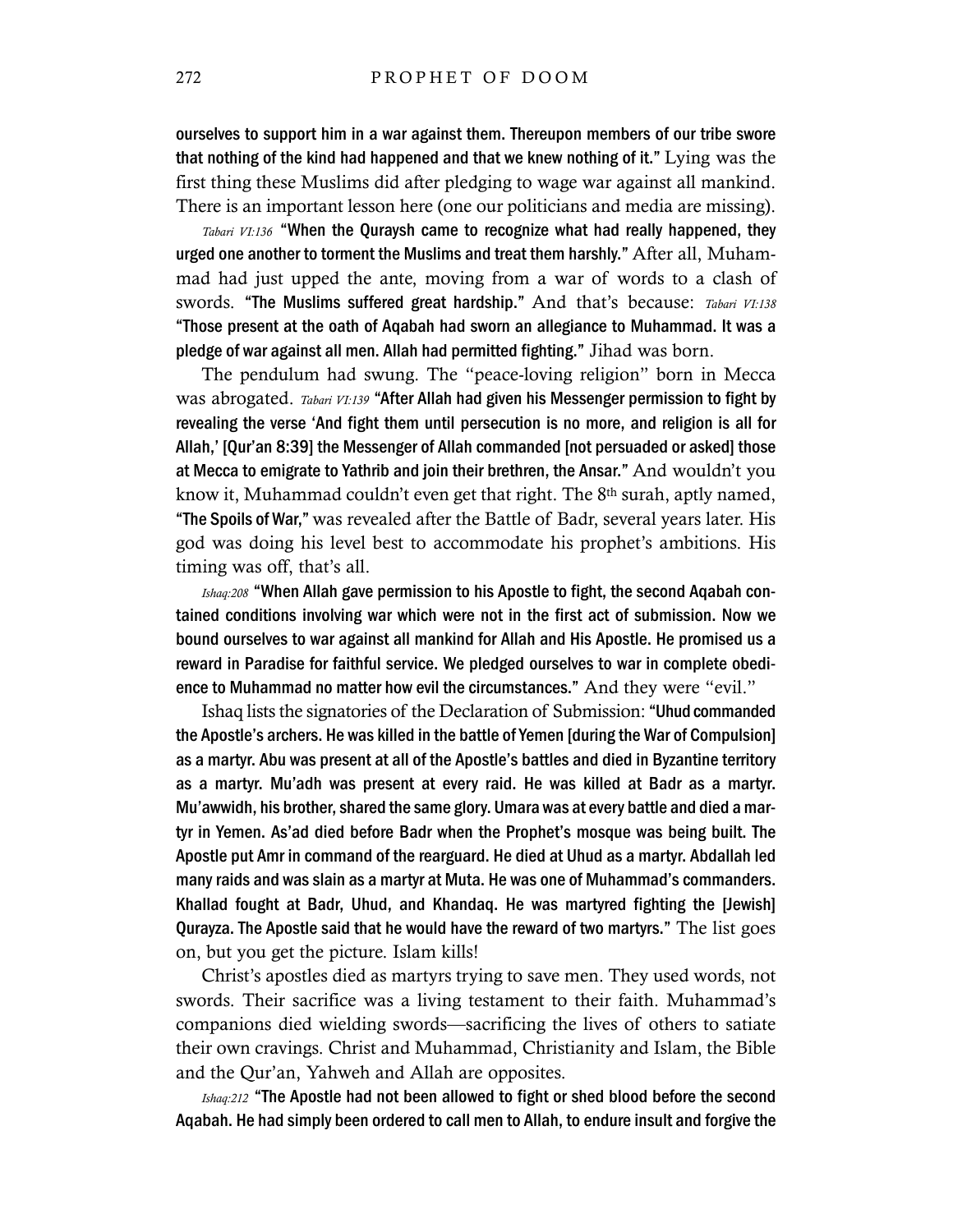ignorant." Camel dung—every word of it. The "Apostle" didn't have the *ability* to fight prior to the pledge of allegiance. The instant he wielded influence over men of war he went to war against those who had insulted him. "I shall bring you slaughter," was how this reprobate defined "forgiveness."

*Ishaq:212* "The Quraysh persecuted his followers, seducing some from their religion and exiling others. They became insolent towards Muhammad's God and rejected His gracious purpose. They accused His prophet of lying. So He gave permission to His Apostle to fight those who had wronged him. He said in his Qur'an: 'Fight them so that there will be no more seduction [i.e., no more exposing Islam's faults], until no Muslim is seduced from Islam. Fight them until the only religion is Islam and Allah alone is worshiped.'" [Qur'an 22:40 & 2:198] That's reasonably clear: worship Allah or Muslims will kill you.

As a result, every Meccan Muslim save Bakr and Ali scurried off to Yathrib. *Tabari VI:140* "The Quraysh were now anxious about Muhammad going there as they knew he had decided to join them in order to make war on them." The Meccans read him like an open book—just like we are doing.

Unfortunately for the billions of souls that have been lost to this ruse, they acted as we do today in the face of Islamic aggression and terror: *Tabari VI:140/Ishaq:221* "They deliberated as to what to do about Muhammad as they had come to fear him." One said, "Keep him in fetters, lock him up, and wait for the same kind of death to overtake him which overtook other poets of his sort." A handsome shaykh, Muslims say was really the Devil, protested. "If you imprison him, his followers will attack and snatch him away. Then their numbers will grow so large, they will destroy the authority of the Quraysh." Sorry shaykh, but that's ridiculous. In twelve years of preaching, Muhammad had seduced fewer than one hundred souls. And most of them abandoned Islam in the aftermath of the Quraysh Bargain, Satanic Verses, and Night's Journey. He was his own worst enemy.

Another suggested, "Let us expel him from among us and banish him from the land. The harm which he has been doing will disappear, and we shall be rid of him. We shall be able to put our affairs back in order and restore our social harmony." This sounds eerily like yesterday's newspaper.

The Meccans were as wrongly fixated on a singular person as we are today. Islamic terror survived Muhammad's death because the "religion" manufactured more Muhammads: Bakrs, Alis, Umars, Uthmans, Osama bin Ladens, and Saddam Husseins. By failing to understand the motivations behind Islam, and by focusing on a symptom rather than the disease, the Meccans lost their children, their property, their economic system, and their freedoms. As shall we….

The Quraysh were waylaid by Islam's religious trappings. If they had existed back then, I'm sure the most enlightened Meccans would have paraded the "peace-loving" Muslims out on CNN, ABC, and CBS to reveal the "true" character of the doctrine that had just declared war. "Give peace a chance," they would have protested as the murderous marauders grew ever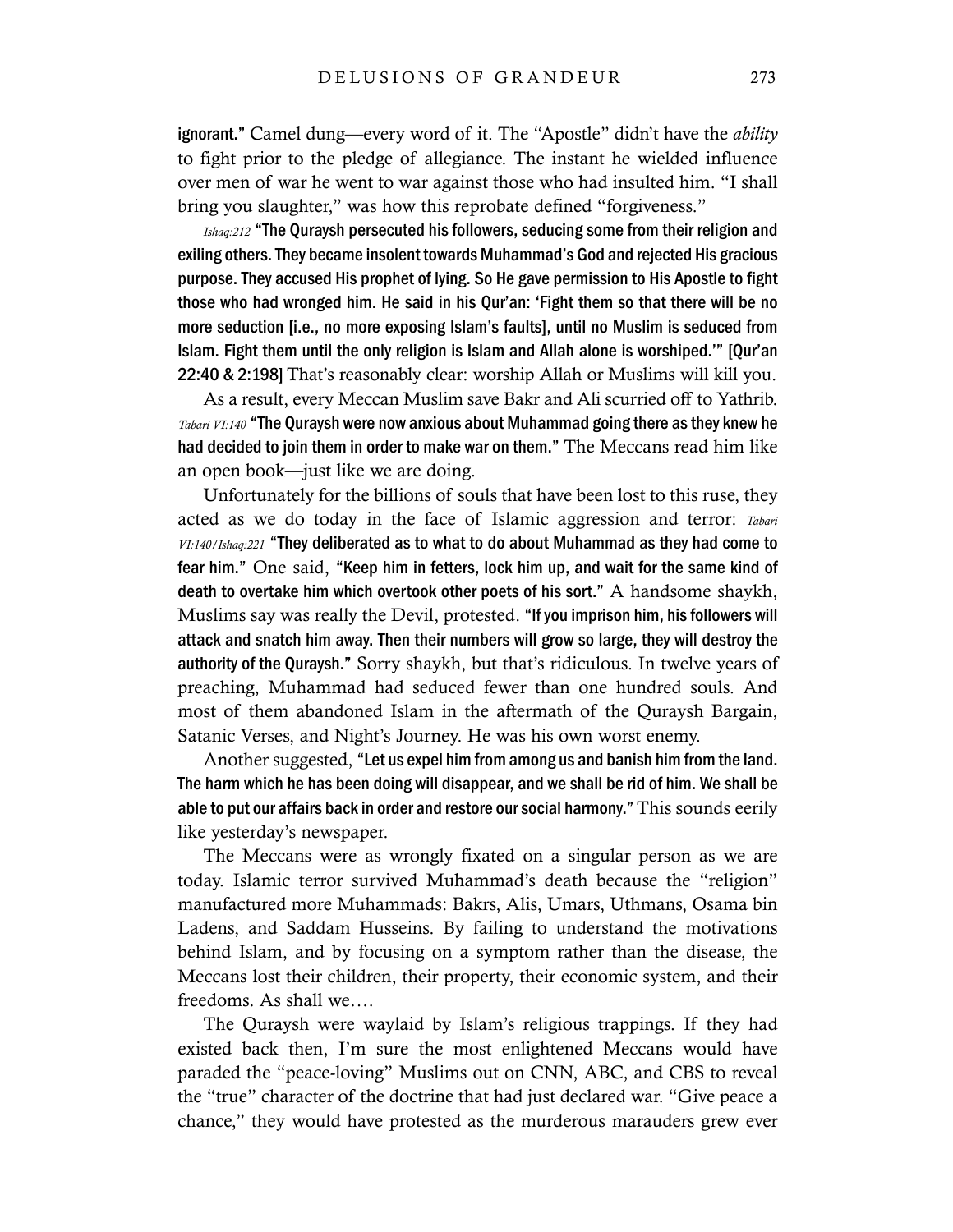stronger—corrupting more souls. As a direct result of their ignorance, the balance of power shifted. Their economy was plundered by the "peaceful religion." Their people were kidnapped, ransomed, robbed, enslaved, raped, assassinated, and terrorized. The Meccans finally woke up and waged a war of sorts. But it was too little, too late.

The Devil, masquerading as an Arab shaykh, spoke on behalf of his messenger: *Tabari VI:141/Ishaq:222* "By Allah, this is not judicious [fair]. Do you not see the beauty of his discourse, the sweetness of his speech, and how he dominates the hearts of men with the compelling force of the message he brings? By Allah, if you expel him, I think it likely that he will descend upon some other Arab tribe and win them over with his recitals so that they will follow him and adopt his plans. He will lead them against you. They will attack, crush you, seize your power, rob you, and do with you whatever he wants." The Devil was right. He did those very things.

*Tabari VI:142/Ishaq:222* "Thereupon Abu Jahl said, 'I think that we should take one young, strong, well-born man from each clan and give each a sharp sword. They should make for him and strike him with their swords as one man and kill him.'" This sounds hauntingly similar to the United States pleading with its allies and the U.N. to form a multinational collation to go after the legacy of Muhammad—Islamic terror. Not surprisingly, it worked as poorly for them as it does for us today. By the time all of the alliances had been duly formed and all factions had been sufficiently bribed, the terrorist leader had snuck away.

While he was in the neighborhood, the Devil, masquerading as a shaykh, went to Muhammad in his true form—in the likeness of an angel: "Gabriel came to the Messenger and said, 'Do not spend this night in the bed in which you usually sleep.' When the first third of the night had past, the young men gathered at his door and waited for him to go to sleep so that they could fall upon him. When Muhammad saw what they intended to do, he said to Ali [his adoptive son], 'Lie on my bed and wrap yourself up in my green cloak, the one I use when I go to bed. Nothing unpleasant will befall you from them.'" What a weasel. With a mob of men wielding swords standing outside his door, he told his son to wear his pajamas and lie on his bed. I'm not sure there is even a word to describe such cowardly and despicable behavior.

*Tabari VI:142* "Muhammad said to Ali, 'If Abu Bakr comes to you, tell him that I have gone to Thawr and ask him to join me. Send me some food, hire a guide for me who can show me the road to Yathrib, and buy me a riding camel.' Then the Messenger went off, and Allah blinded the sight of those who were lying in wait for him so that he departed without them seeing him." In other words—he snuck out the back door. After all, if Allah had blinded the multinational coalition, there would have been no need for Ali to wear the fearless prophet's PJs.

*Tabari VI:143/Ishaq:222* "Among those who had gathered against him was Abu Jahl. He said, while waiting at his door, 'Muhammad alleges that if we follow him, we shall be kings over the Arabs and Persians. Then after we die fighting for him, we shall be brought back to life and live in gardens like those in Jordan. He also claims that if we do not submit to him, we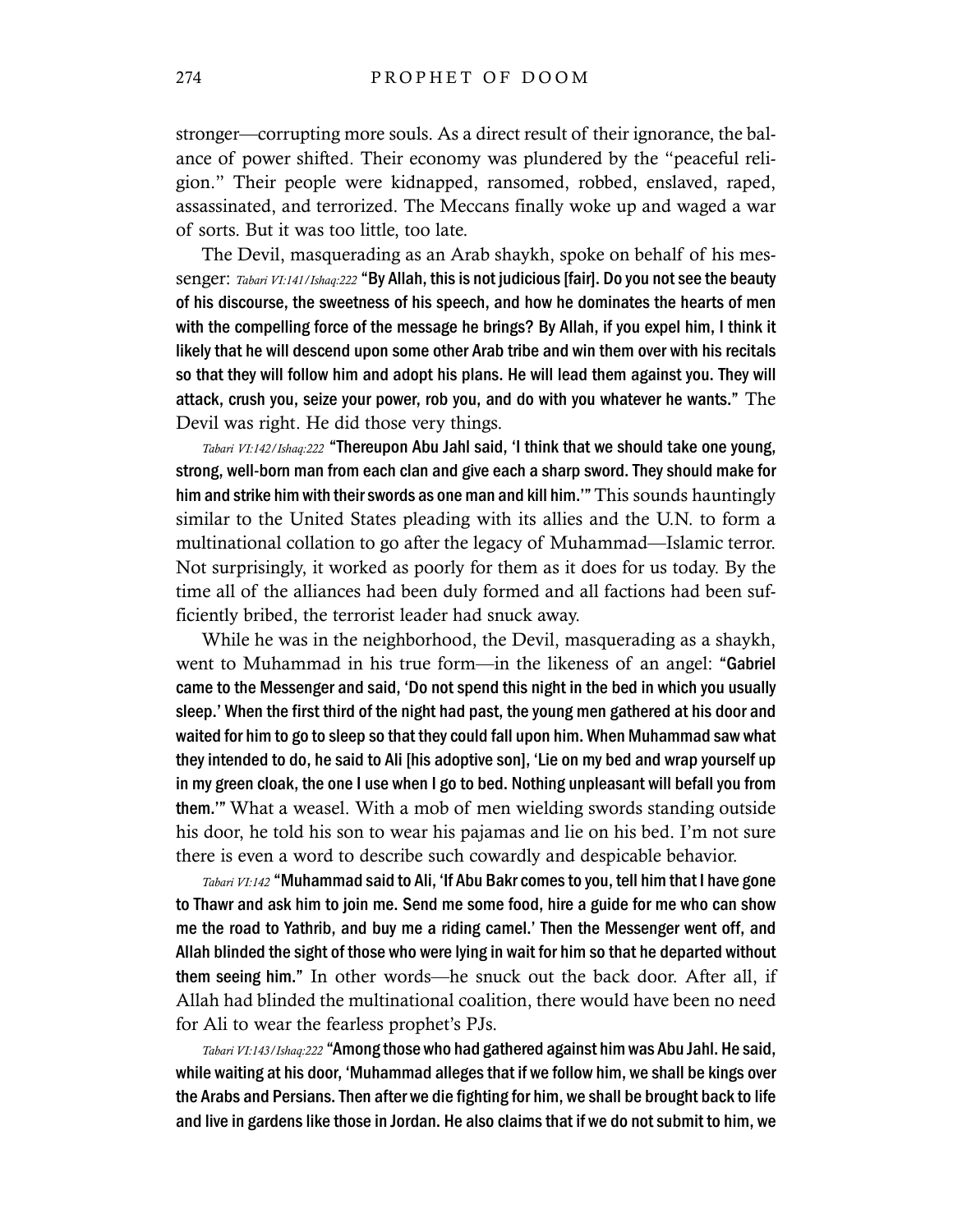shall be slaughtered. And after his followers kill us, we shall be brought back to life and thrown into the fires of hell in which we shall burn.'" The pagan Abu Jahl encapsulated the whole of Islam and the Qur'an. It is sobering. How can something so clear escape the grasp of so many today?

Muhammad even confessed to the crime: "Allah's Messenger came out and took a handful of dust and said, 'Yes, I do say that; and you are one of them.' Allah took away their sight so that they could not see him. [Just as we have been blinded today.] And Muhammad began to sprinkle the dust [of ignorance and complacency] on their heads while reciting the following verses: 'Ya Sin. I call to witness the Qur'an. You are one sent on a straight path…The sentence is justified against most of them, for they do not believe. We will certainly put iron collars on their necks which will come up to their chins so that they will not be able to raise their heads. And We have set a barrier before them, and cover them so that they will not be able to see.'" [Qur'an 36:1] Once again, the Islamic god's timing was off but his heart was in the right place. Q36 was handed down thirty surahs and three years before the great escape.

"By the time he had finished reciting these verses, he had put dust on the heads of every one of them," and he saved his son, right? No. "…after which he went to where he wished to go."

@ = A 0

Before we hightail it out of the quarrelsome confines of the barren and hostile Meccan valley, I'd like to examine some of the final surahs handed down during the war of words. Considering the mood, why not start with "Ta-Ha?"  $020.001$  "Ta-Ha. We have not sent down the Qur'an to you to be (an occasion) for your distress. Nay, it is an admonition to those who fear."

Skipping ahead to the eighth verse: 020.008 "Allah! There is no Ilah save Him. His are the most beautiful Names." Contemplating the problem of replacing Ar-Rahman with Allah, a second translation says: "To Him belong the most beautiful attributes."

*020.009* "Has the story of Moses reached you? [An incredible question since it has been replayed ten times. The dark spirit seems to have contracted Alzheimer's.] Behold, he saw a fire: So he said to his folk, 'Tarry; I perceive a fire; perhaps I can bring you some burning brand or find some guidance at the fire.'"

Following this lame introduction, Allah manages to butcher Yahweh's meeting with Moses at the burning bush. *020.014* "Verily, I am Allah. No Ilah (God) may be worshiped but I. So serve you Me, and perform regular prostration prayer for My praise. Verily the Hour is coming. I am almost hiding it from Myself." Prostrating Jews, a Hebrew deity named Allah, and godly surprises—only from the mind of Muhammad.

Confused as ever, Allah has Moses play with his staff before encountering Pharaoh. *020.017* "And what is that in your right hand, Moses?' 'It is my rod: I lean on it; I beat down fodder for my flocks; and in it I find other uses.' (He) said: 'Cast it down. Moses threw it, and behold! It was a snake, a serpent gliding." Allah loved snakes.

Yahweh, however, had a different agenda. His goal was to free His chosen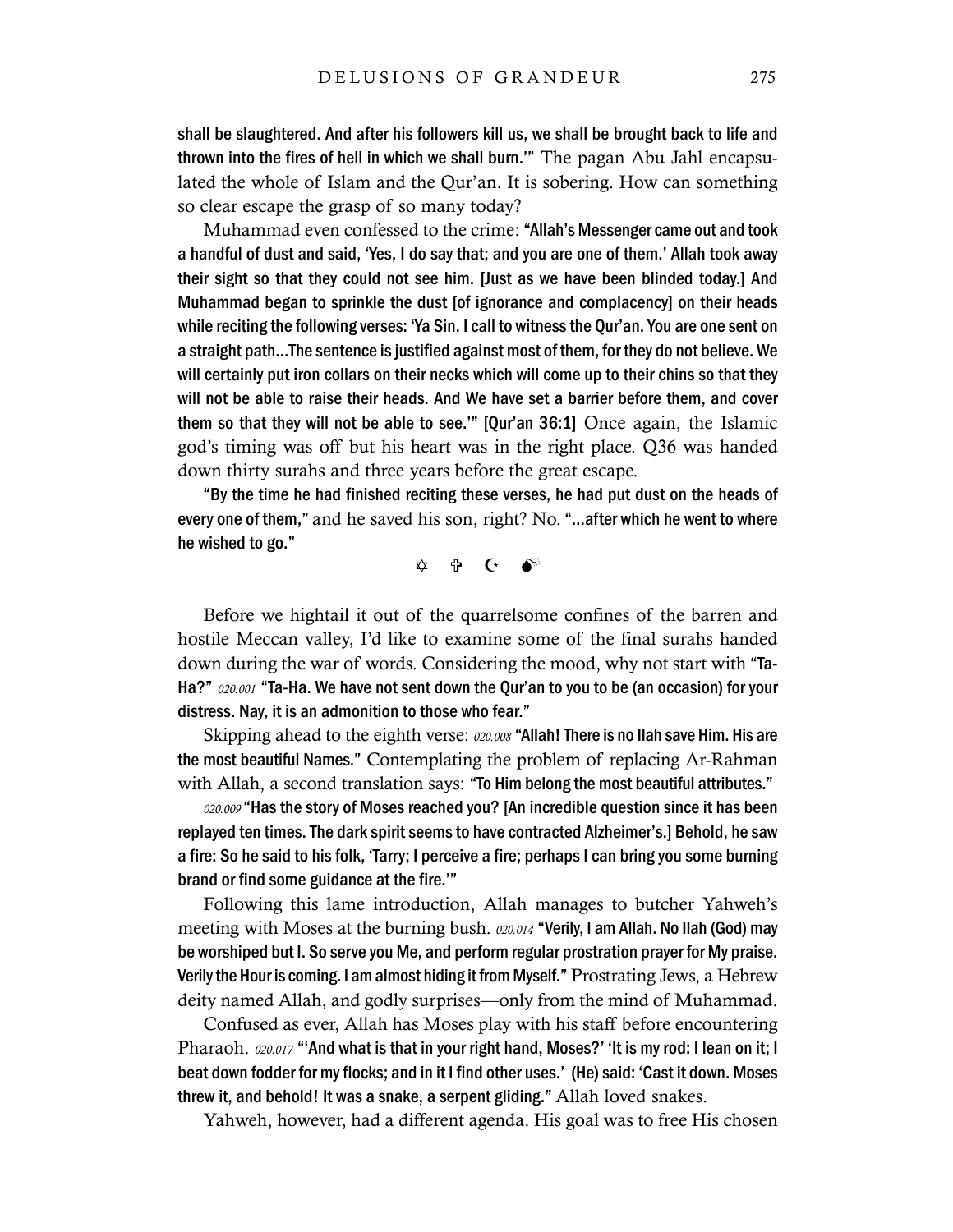people from bondage. Yet liberating Jews didn't suit Muhammad's scheme. His problem was freeing himself from the pesky Meccans. *020.024* "Go to Pharaoh, for he has indeed transgressed all bounds. (He) said, 'Lord, open for me my chest, ease my task, and loose the knot from my tongue." Muhammad, not Moses, wanted these things.

Next we find the Prophet of Doom putting his words into Moses' mouth. *020.048* "Verily it has been revealed to us that the Penalty of Doom awaits those who reject and deny." Acting more Meccan than Egyptian, Pharaoh challenged his tormentor's credibility, asking for some proof. But the surrogate Muhammad didn't have any: *020.051* "(Pharaoh) said: 'What about previous generations?' (Moses) replied: 'The knowledge is with my Lord, recorded in a Book: my Lord never errs, nor forgets. And We showed Pharaoh all Our Signs, but he did reject and refuse." What book? And why would the Lord need a book if he never forgets?

Then missing the point entirely, Allah has Pharaoh say: *020.057* "Have you come to drive us out of our land with your magic, Moses?" *020.060* "Pharaoh devised his plot. Moses said, 'Woe to you! Forge not a lie against Allah, lest He destroy you by torment!'"

The Qur'anic dialog disintegrates into bickering reminiscent of Mecca: *020.062* "So they disputed with one with another but kept their talk secret. They said: 'These two are magicians. Their object is to drive you out of your land with their magic. They want to do away with your most cherished institutions, driving out your chiefs.'" *020.070* "So the magicians were flung down to prostration, crying: 'We believe in the Lord of Aaron and Moses.' (Pharaoh) said: 'Do you believe in Him before I give you permission? He must be your chief, who has taught you magic! Be sure I will cut off your hands and feet on opposite sides. And I will have you crucified on trunks of palm trees so shall you know for certain which of us can give the more severe and lasting punishment!"

While every surah attests to the fact the Qur'an wasn't divinely inspired, some passages are more revealing than others. This one is a real prize. Crucifixion was invented by the Assyrians, but not until 500 B.C. Moses returned to Pharaoh in 1200 B.C. which makes their Qur'anic conversation impossible something wholly inconsistent with a book claiming to be perfect.

But the Islamic god did more than crucify himself on the tree of ignorance. A moral God cannot compete for the prize of "most severe punisher." In Allah's final Qur'anic address he spoke these chilling words: *005.033* "The punishment for those who wage war against Allah and His Apostle and perpetrate disorders in the land is to crucify them or have a hand on one side and a foot on the other cut off."

The most important aspect of the liberation of the Jews from Egyptian bondage—Passover—was missed by Muhammad and his prop Allah. Since Islamic forgiveness was arbitrary and capricious, not as a result of sacrifice, they didn't comprehend the significance of the blood of the lamb. As a "prophet" and "god," they should have known that it was symbolic of Christ's mission. Lamb's blood was smeared on a horizontal beam, a beam that became the threshold to salvation. Yes, there was a cross in the story of Moses. But you had to be more godly than Muhammad to see it.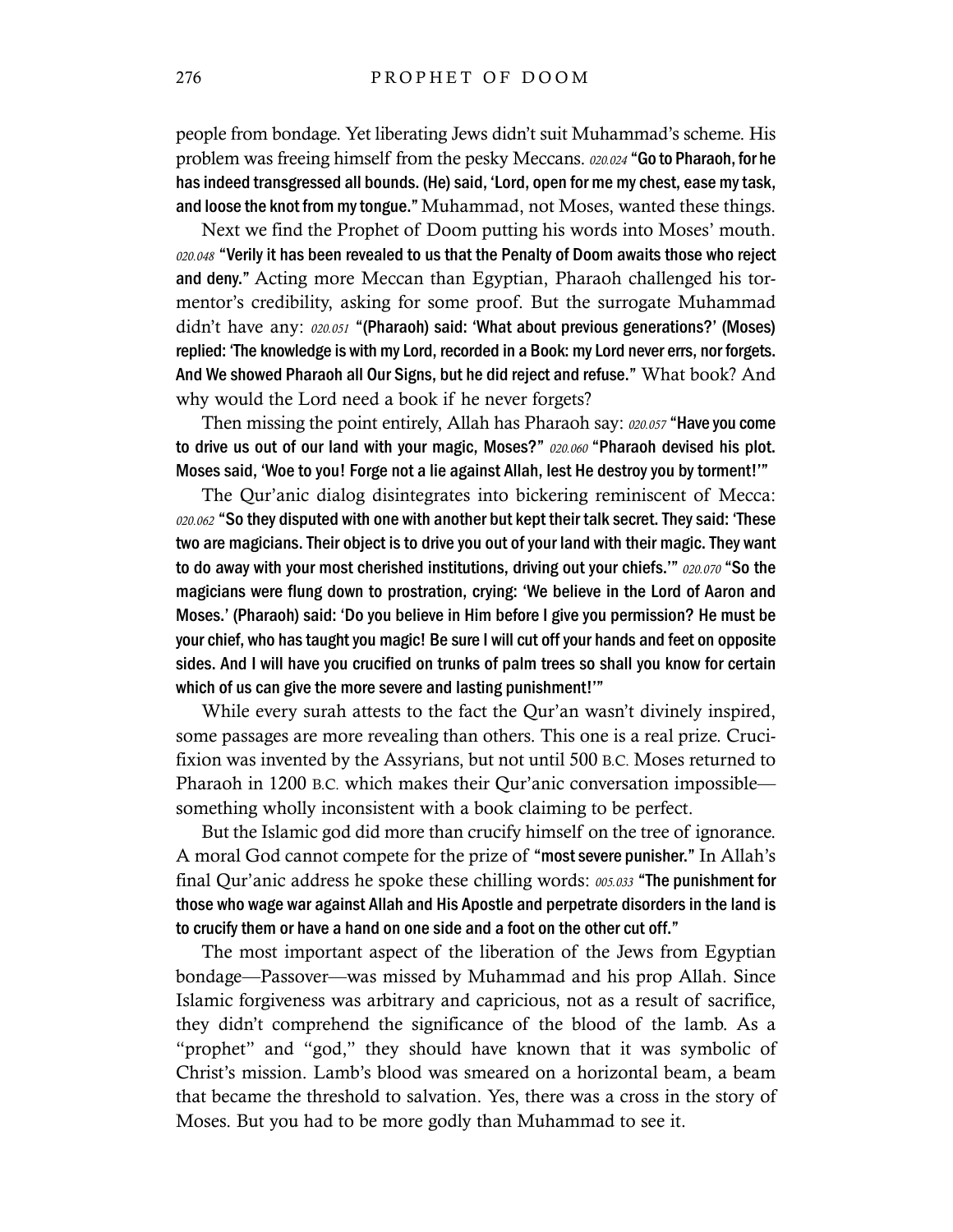Twenty verses later, Allah forgets his name and Aaron thinks he is Muhammad. *020.090* "Aaron had indeed told them earlier: 'O my people, you are being misled with this. Surely your Lord is Ar-Rahman. So follow me and obey my command."

Jump ahead a few verses and the deities are still at it—plagiarizing the Bible and making fools of themselves. *020.096* "Sameri [?] replied: 'I saw what they saw not: so I took a handful (of dust) from the footprint of the Messenger and threw it. Thus did my gut suggest to me.' (Moses) said: 'Get gone! Your (punishment) in this life will be such you will say, "Touch me not." Moreover you have a curse on you that you cannot escape. Now look at your ilah (god), of whom you have become devoted. We will (burn) it and scatter it in the sea! But your Ilah (God) is Allah: there is no ilah but He. Thus do We relate to you some stories of what happened before from Our own Remembrance.'"

Ever in character, Ar-Rahman/Allah is/are about to melt down in the midst of an identity crisis. *020.100* "Whoever turns aside from it, he shall bear a burden on the Day of Doom. They will abide in that. Grievous evil will the load on them. We shall gather the Mujrimun (disbeliever) blue or blind-eyed with thirst.... My Lord will blast them and scatter them as dust." *020.108* "Their voices will be hushed before Ar-Rahman. You will not hear a sound but faint shuffling. That day no intercession will matter other than his whom Ar-Rahman grants permission." *020.113* "Thus we have sent the Qur'an down as a Lecture in Arabic and explained the intimidations and different threats that they might fear Allah." It's another Islamic first—god in the role of bully—the great intimidator. And thus his Qur'an is not a discussion between God and man; it is a lecture.

*020.114* "High above all is Allah, the King! [Which made Muhammad King, since he was the only semblance of Allah's existence.] Do not try to anticipate the Qur'an before its revelation comes to you (Muhammad)." That's almost funny. It's obvious he was making it up as he went along.

Because he was unable to heed the following words he had to author "scripture" to excuse his immoral and covetous behavior: *020.131* "Do not covet what we have granted other people. Nor strain your eyes in longing for the things We have given for their enjoyment, the splendor of the life, through which We tempt them. But the provision of your Lord is better and more enduring." Islam's dark spirit was about to make thievery legal and thereby fulfill his promise to enrich his profiteer. Scripture would soon serve to satiate Muhammad's sexual cravings, as well.

Before we throw up or die laughing, let's leave the "Ta-Ha" surah with this disclaimer from Muhammad's spirit friend: *020.133* "They say: 'Why does he not bring us a sign or miracle from his Lord?' Has not a Clear Sign come to them in the former scripture Books of revelation?" The Devil just said: "If you want a real God and miracles, you need to read Yahweh's scriptures, the Bible." It took us a while, but we found a nugget of truth in the Qur'an.

The 21st surah, named "The Prophets," was revealed during Muhammad's waning days in Mecca. In earlier chapters we covered the heart of this surah. On this pass we will just pick up some of the remaining highlights. It opens immersed in the never-ending feud: *021.002* "Never comes to them a renewed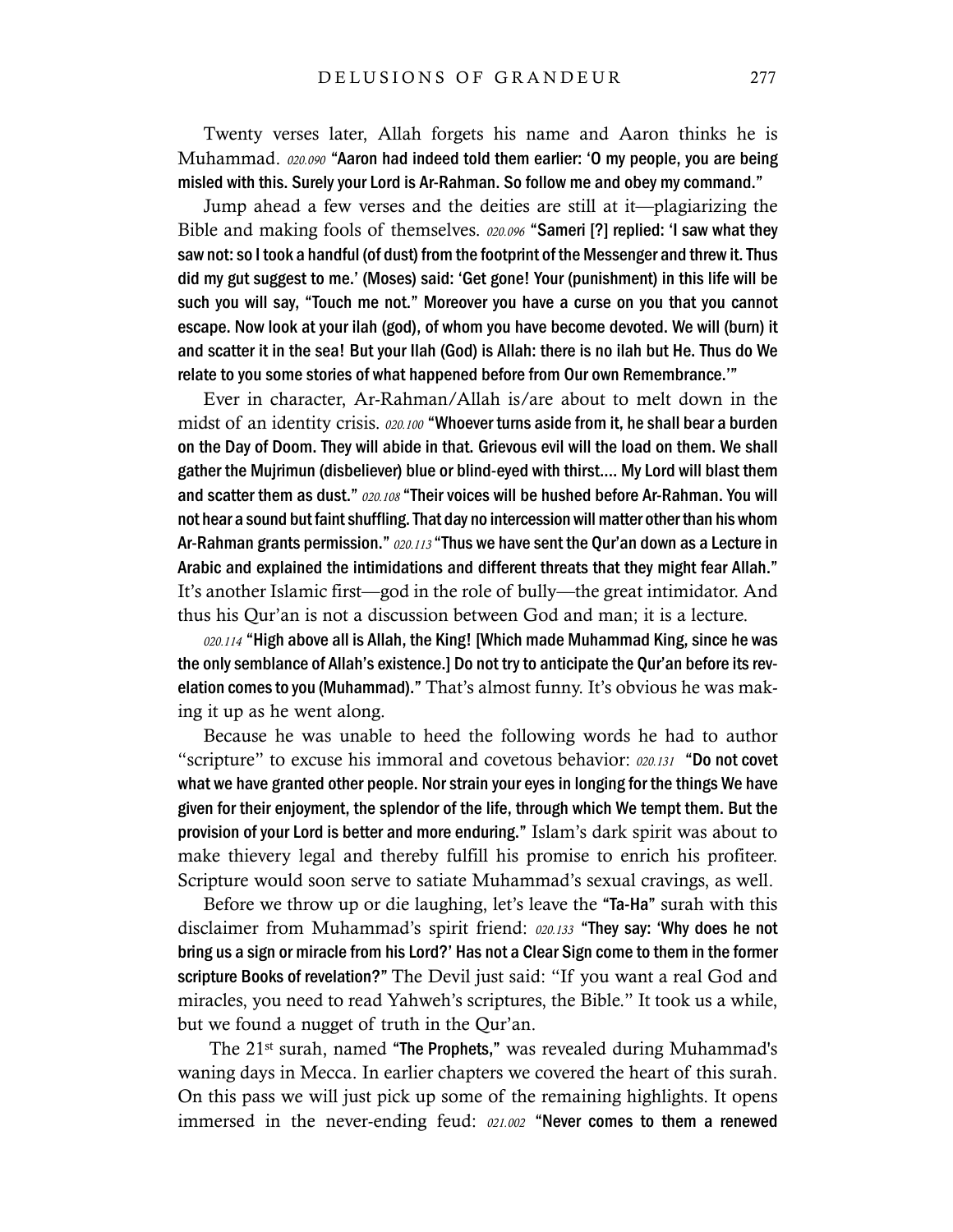reminder from their Lord, but they listen to it in jest, playing in sport, their hearts toying with trifles. The wrongdoers conceal their private counsels, conferring in secret, 'He is just a man like yourselves—a mortal. Will you succumb to his witchcraft with your eyes open?' Say: 'My Lord is the One that hears and knows.' 'Nay,' they say, 'these are merely medleys of muddled dreams! He forged it! He is just a poet! Let him then bring us a miracle like the ones that were sent to (prophets) of old!'" This is the complete package. Muhammad's contemporaries ridiculed his Qur'anic revelations. They called him a counterfeiter, a witch, a muddled dreamer, and a mere poet. They said that he lacked any proof for his farfetched claims of divine selection and inspiration. And clearly, they knew him much better than we do today.

*021.006* "Not one of the populations which We destroyed believed: will these believe? And We sent not before you but men, whom We revealed. Ask the keepers of the Reminder (Scriptures, the Torah and Gospel) if you do not know. Nor did We give them bodies that ate not food, nor were they immortals. Then We fulfilled to them the promise. So we saved them and whom We pleased, and We destroyed the disbelievers." The Islamic god just asked Muslims to check with the Jews if they were looking for answers.

Using a moron to argue with a village of illiterates, the ignorant deity said: *021.010* "Verily, We have sent down for you a Book in which is your reminder. Have you then no sense?" Returning to his favorite theme: "How many towns have We utterly destroyed because of their wrongs, exchanging them for other people? When they (felt) Our Torment, behold, they (began to) fly. Fly not, but return to that which emasculated you so that you may be interrogated. They cried: 'Woe to us!' Their crying did not cease till We mowed them down as ashes silent and quenched." The Islamic god (a.k.a. Satan) is bragging about how many civilizations he destroyed. Demonstrating the godless mindset of a concentration camp warden he said he emasculated men, interrogating them, making them cry. Then he mowed them down—turning their bodies to ashes. It's little wonder Hitler based *Mein Kampf* on Islam.

The next passage takes us from demented to delusional. *021.016* "Not for sport did We create the heavens, earth and all that is between! It wasn't a plaything. If it had been Our wish to take a pastime, to make a diversion or hobby (like a wife or a son), We surely could have made it Ourselves, in Our presence, if We would do." While this is weird, the last line is revealing. Yahweh is infinite; Allah is not. The heavens and earth are *outside* his presence.

*021.018* "Nay, We fling the true against the false, and it knocks out its brains. [In a way, it's true. Hurl enough of this stuff at someone and they'll lose their mind.] Behold, it is vanished! Ah! woe be to you for that thing you ascribe. To Him belong all (creatures) in the heavens and earth: Those who are near Him are not too proud to serve, nor are they weary."

Moving ahead, we return to the never-ending argument. *021.024* "Say, 'Bring your proof: this is the Reminder Book for those before me but most do not know and are adverse.'" Unable to read, neither god nor prophet knew that a recital was not a book and that their lecture was diametrically opposed to "The Reminder Book" they were referencing. As a result, they insisted the gods and books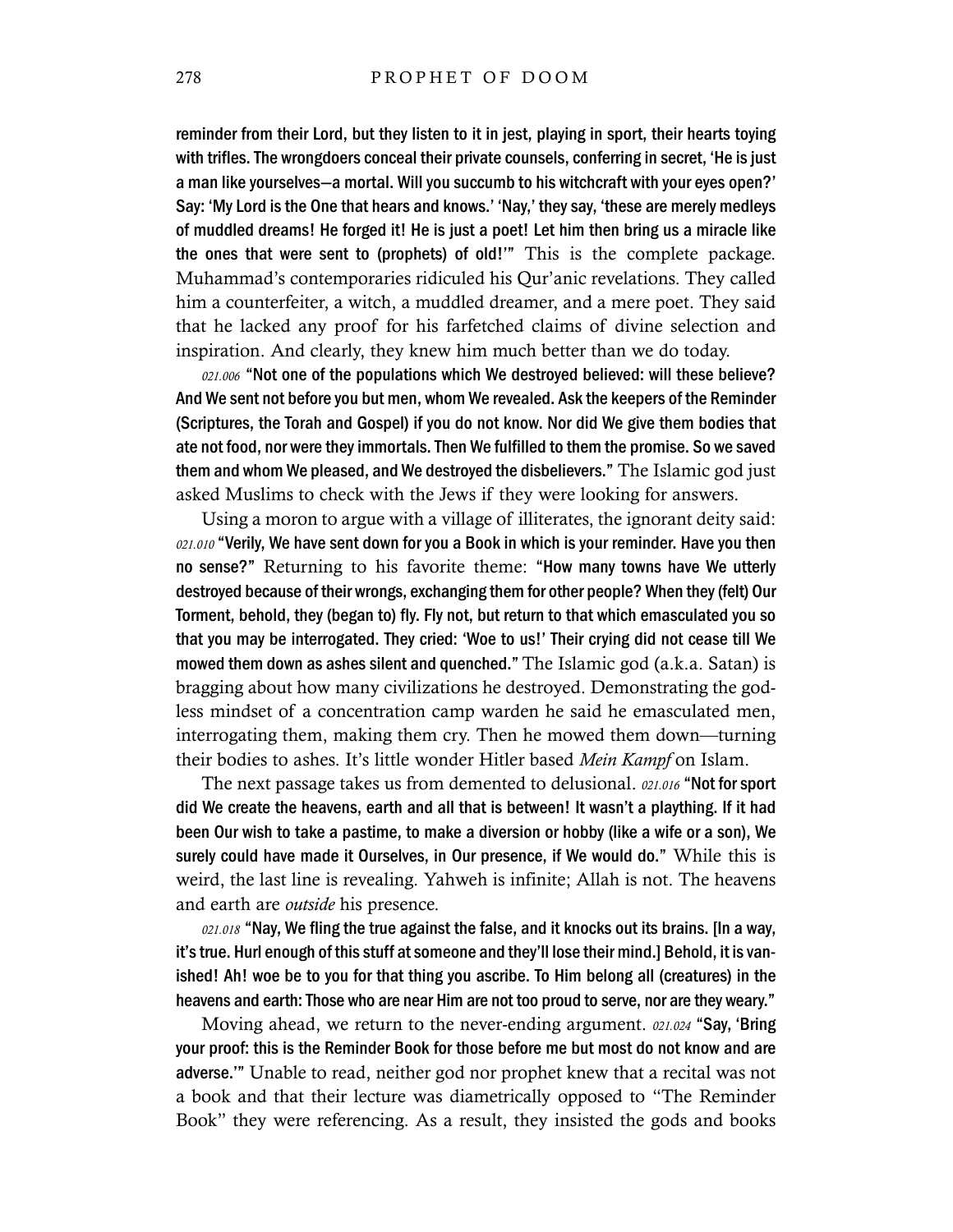were the same. *021.025* "Not a messenger did We send before you but We revealed to him: La ilaha illa Ana (No gods but I), so worship Me."

Incredibly, this assertion of a singular divinity is followed by: *021.026* "And yet they say: 'Ar-Rahman has begotten a son.' Too exalted is He." Most translations, trying to hide their god's duplicity, mistranslate the passage: "(Allah) Most Gracious has begotten offspring." If Muslims have to deceive us to keep their god together, their god isn't in any better shape than the fractured rock they call his home.

This verse was the first of many designed to demean Christ. Yahshua, Jesus' real name, claimed to be God. 021.029 "If any of them should say, 'I am an ilah (god) besides Him,' such a one We should reward with Hell." If Allah is right, the Messiah is burning in hell—which is indeed where the dark spirit would like to see him. But then again, since hell is separation from God, it wouldn't be hell any more.

It's time for the Islamic god, whatever his name might be, to prove his divinity. *021.026* "Don't the unbelievers see that the heavens and earth were joined together in one piece before we clove them asunder? We made from water every living thing. Will they not believe? And We have set on the earth mountains as stabilizers, lest the earth should convulse without them. And We have made therein broad highways for them to pass through, that they may be guided. We have made the heaven a roof well guarded. Yet they turn away from its Signs! All (the celestial bodies) swim along, on a course, floating." Celestial bodies swim, and mountains prevent earthquakes.

It's little wonder unbelievers were prone to ridicule. *021.036* "When the disbelievers see you (Muhammad), they treat you with ridicule, choosing you out for mockery: 'Is this he who mentions your gods? Yet they disbelieve at the mention of Ar-Rahman." If Ar-Rahman were Allah, this conversation would be impossible, because Allah was a Meccan god. They believed in him, in his Ka'aba, and in his Black Stone. He was their meal ticket. However, since Ar-Rahman was a competitive idol, the god of the Yemeni Hanifs, the godly confusion was understandable. But while it made sense, it destroyed Islam's central claim, its only reason for being—"There is no ilah but Allah."

The next verse returns to pain and punishment, because there is an Ilah and he is not Allah. *021.037* "Man is created of haste: I will show you My Signs; then you will not ask Me to hasten them! They say: 'When will this (come to pass) if you are telling the truth?' If only the unbelievers knew (when) they will not be able to ward off the fire from their faces, nor from their backs! Nay, it will come to them all of a sudden and stupefy them, and they will be unable to repel it or avert it."

Punishment over, Ar-Rahman explains that all of his prophets were as bad as Muhammad. *021.041* "Mocked were messengers before you, but their scoffers were hemmed in by what they mocked. Say: 'Who can protect you from (the wrath of) Ar-Rahman?' Yet they turn away from the mention of their Lord. Have they alihah (gods) who can defend them against Us (from Our Torment)?" A Meccan would never have turned away from Allah. Yet all should run from this spirit lest they become its prey.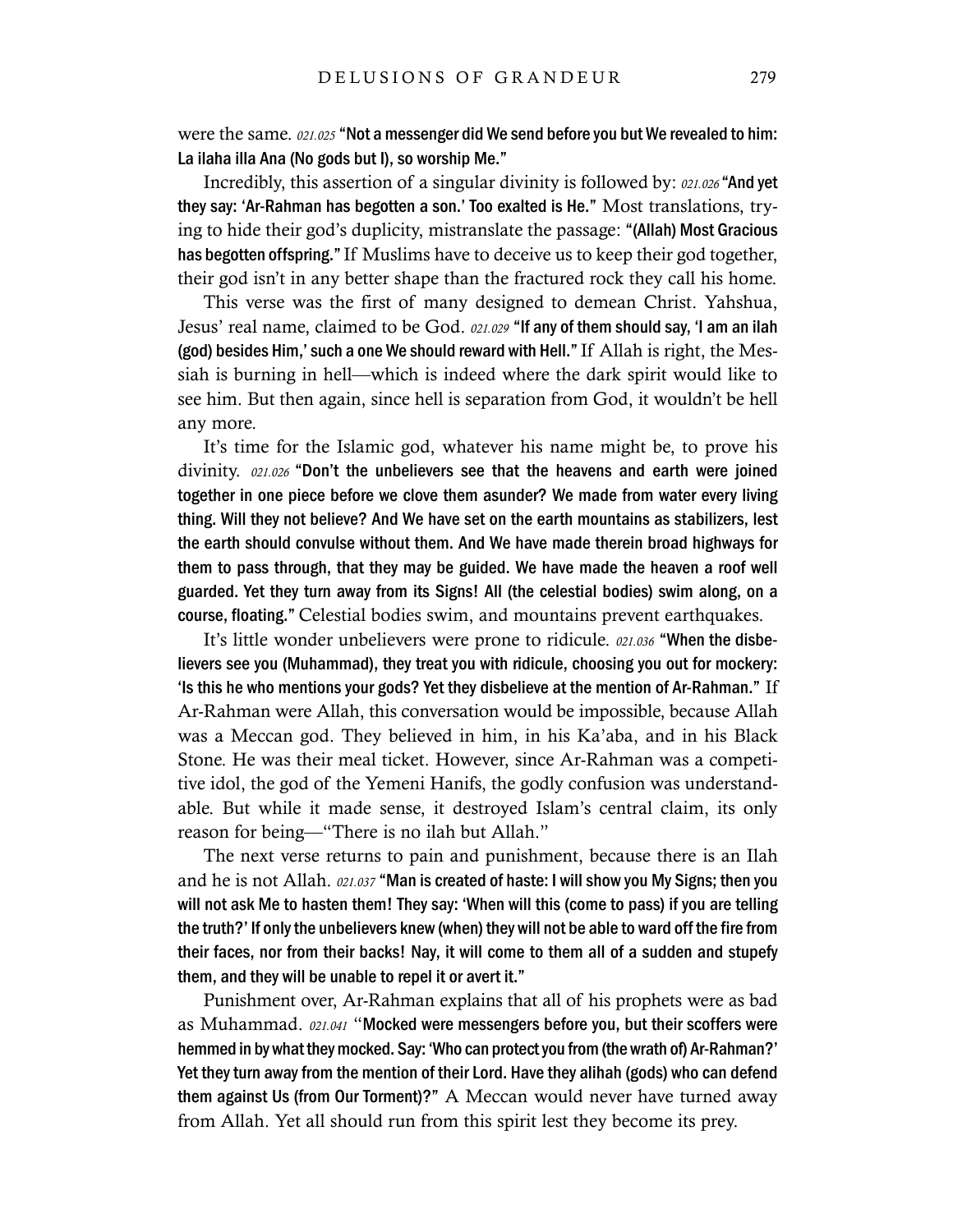*021.044* "Do they see Us advancing, gradually reducing the land (under their control), curtailing its borders on all sides? It is they who will be overcome." Sounds like Ar-Rahman is promoting an Islamic land grab.

In the next thirty verses, Muhammad recreates Abraham in his image. Then he moves on to Isaac, Lot, Noah, David, Solomon, Job, Ishmael, Jonah, Zachariah, and John. We learn that Mary was a virgin whose chastity was preserved by Allah so that he could breathe his spirit into her, producing a token for mankind.

That brings us to: *021.098* "Verily you (unbelievers), and that which you worship besides Allah, are (but) faggots for the Hell Fire! And come to it you will! There, sobbing and groaning will be your lot. You will not hear (anything else)."

The surah's final verses tell us that the "good reward for those pre-ordained by Us" will be to "safely avoid the mighty terror." The Devil says, "The heavens will be rolled up like a scroll—reverted to nothing." And: "We prescribed the Book of Psalms."

The last Meccan hurrah was the 46<sup>th</sup> surah. Let's see how team Islam said goodbye to their friends. *046.001* "Ha-Mim. (Only Allah knows their meaning) The Revelation of the Book is from Allah, All-Mighty, All-Wise." Introductions made, it's time for the one hundredth rendition of: "Say: 'Do you see what you invoke besides Allah? Show me. What they have created of earth or heaven. Bring me a Book (revealed before this Scripture), or any trace of knowledge (in support of your claims), if you are truthful!" As you know, Muhammad didn't have a "Book." Under the most favorable scenario, it would be twenty years and twenty-four surahs before the first Qur'an was inscribed. And even then, it lacked "any trace of knowledge."

Next, we are asked to endure the "Day of Doom," take one hundred. *046.006* "And when men are gathered they will be hostile enemies and reject worship!" Followed by the one hundredth rerun of "Our Clear Signs." "When Our Clear Signs are rehearsed to them, the unbelievers say: 'This is evident sorcery! It is a fabrication.'"

The Meccan surahs could be reduced to a single page essay if we merely cut out the things that didn't belong: plagiarized Hanif poetry, corrupted Bible stories, Qusayy's pagan scam, the never-ending argument, threats of pain and punishment, mind-numbing repetition, and incomprehensible gibberish. By way of example: *046.008* "Or do they say, 'He has forged it?' Say: 'If I fabricated it, still you have no power to support me against Allah. He knows best of that whereof you talk (so glibly)! Sufficient is He a witness between me and you!'" Translated into English: Illiterate sorcerers sound foolish when they forge scripture.

But occasionally we find a morsel of truth: *046.009* "Say: 'I am no bringer of newfangled doctrine among the messengers...'" Apart from his warped depictions of heaven and hell, Muhammad was a copier, not an inventor. The next line was also true: "...nor do I know what will be done with me or with you." As was this next one, but not in the way Muhammad intended: "I follow that which is inspired in me; I am but a Warner." There was no question that Muhammad was inspired, but so was every monopolist and tyrant. And the "inspired in me" line was a confession.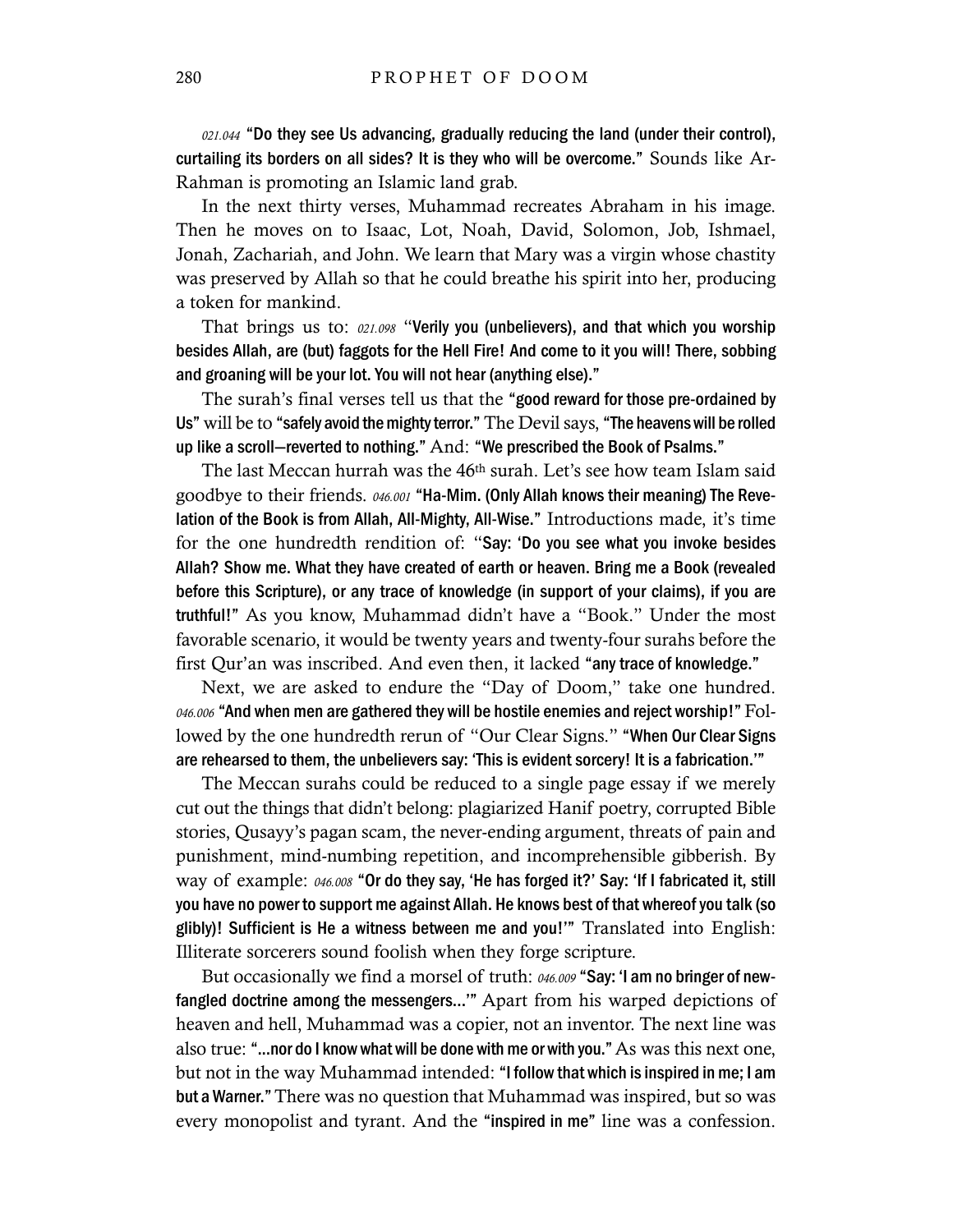Throughout time, the greatest cons have left clues. It's part of the game.

*046.010* "Bethink you: If (this) be from Allah, and you reject it, and a witness from among the Children of Israel testifies to its similarity (of Allah's Qur'an with earlier Torah), and believed while you are arrogant and spurn it. Lo! Allah guides not wrong-doing folk.'" By saying that the Qur'an was "similar" to Jewish scripture, Allah confirmed his ignorance. As for the Islamic god bragging about finding a Jew who was willing to endorse his hellish rant, that's hilarious, as desperate as it is pathetic. If the Sira is accurate, Muhammad found one Jew among 30,000 in Medina he was able to bribe. Islam's prophet gave Abdallah bin Salam (an unlikely name for a Jew) a house he had stolen from others.

The never-ending argument marched on: *046.011* "The disbelievers say to the believers: 'Had this (Islam) been a good thing, (such men as) they would not have gone to it before us!' And seeing that they do not guide themselves thereby, they will say, 'This is an ancient falsehood, the same old lie!'" This has merit. The Meccans were saying, "If this message was so good, bad people like Muhammad and his gang wouldn't be the only ones attracted to it. If the message were worthy, they wouldn't be hypocrites, ignoring what they preached. If the religion had substance why did Muhammad capitulate to the Quraysh Bargain? Why did he indulge in the Satanic Verses? Why did he hallucinate the Night's Journey?"

*046.012* "Before this was the Scripture Book of Moses [the Torah] as a guide. This Book [the Qur'an] confirms and verifies (it) in the Arabic tongue; to admonish the unjust, and as glad tidings to the good-doers." This is one of Muhammad's most suicidal lines. The conflicts between Torah and Qur'an are so great, and the differences between Yahweh and Allah are so extreme, both cannot be divine. The nucleus of the Torah is the Ten Commandments, yet Muhammad murdered every one. Logic therefore dictates: if the Torah was inspired, the Qur'an cannot be for it contradicts the Torah at every turn. If the Torah wasn't inspired, then the Qur'an cannot be because it claims it was. This is the Islamic version of Russian roulette: every chamber is loaded. There's no way to win.

*046.013* "Verily those who say, 'Our Lord is Allah,' and remain firm, on them shall be no fear. Such shall abide in the Garden." Yet the previous surah said that the Lord was Ar-Rahman, and that *fearing* him was required for admittance. Now there is "no fear," and the magic words are "Our Lord is Allah." Which one, if either, is true?

It's time for a celebration. It took a while to find one, but the next verse is positive. *046.015* "We have enjoined on man kindness to his parents: With reluctance did his mother bear him, and in pain did she give him birth. The bearing of and his weaning is thirty months. At length, till he reaches full strength at the age of forty years, he says, 'My Lord! Arouse me that I may be grateful for Your favor which You favored me and my parents, that I may do deeds acceptable to You. Be good to me in the matter of my seed. I turned to You and I surrender in Islam.''' As we review the final ten years of Muhammad's life, I will let you judge whether he practiced what he preached.

Then we are told, "this is nothing but the tales of ancients." Those who are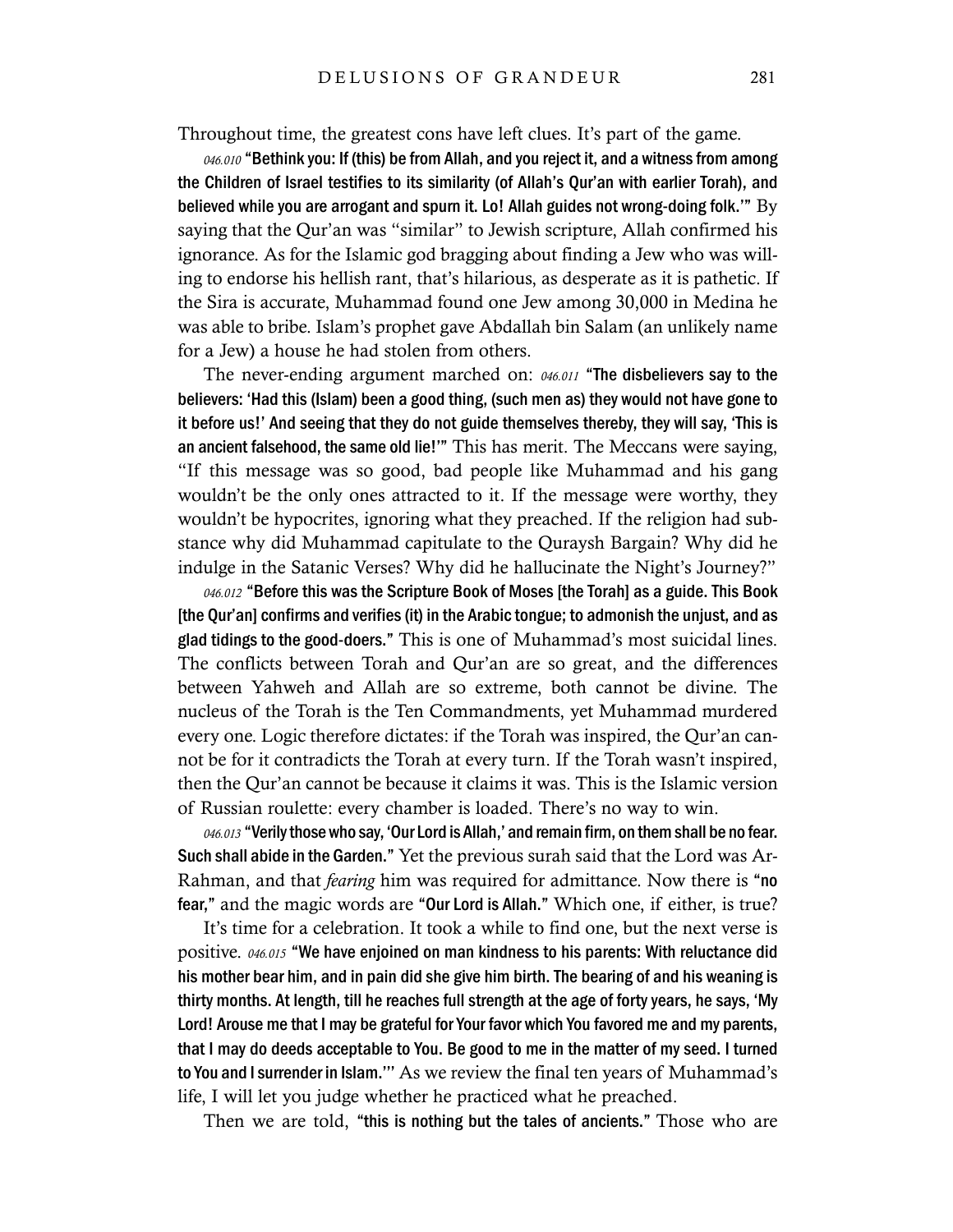"utterly lost" are "losers" sharing the same "sentence as the previous nations of jinn and men." And: "All are assigned degrees according to their deeds." Which brings us to: *046.020* "On that Day the unbelievers will be placed before the Fire, (It will be said to them): 'You squandered your good things in this life and you sought comfort from them, but today shall you be rewarded with a penalty of humiliation.'"

To prove Allah ranked number one in peoples pummeled, the Big Guy reminds us of his dealings with the mythical Ad: *046.021* "And make mention of (Hud) one of Ad's brethren. Behold, he warned his people about the winding sand tracts. But there have been warners before him and after him. Worship none other than Allah. I fear for you the Penalty of Doom."

Transitioning from punishments to arguments: *046.022* "They [the Meccans] said: 'If you have come in order to turn us away from our gods then bring upon us the (calamity) you threaten us with, if you are telling the truth.' He [Muhammad] said: 'The knowledge (of when it will come) is only with Allah. I proclaim to you the mission on which I have been sent: But I see that you are a people in ignorance!'" The first person speaker in this "divine" revelation is Muhammad, not Allah. The passage lacks the "Say" trappings that are normally used to make Muhammad's words appear like they are coming from his god. This time he goofed.

Representing an impotent deity must have been as grating as the windblown sand. All Muhammad could do was threaten: *046.024* "Then, when they saw the (penalty in the shape of) a cloud advancing towards their valleys, they said, 'This will give us rain!' 'Nay, it's the (calamity) you were asking to be hastened—a blast of wind with a painful torment destroying all things by the command of its Lord. Then by the morning nothing was to be seen but (the ruins of) their houses! Thus do We reward the disbelievers.'" While the words are muddled, the message is clear: Allah was a terrorist.

Blending the never-ending argument with pain and punishment, Allah said: *046.026* "And We firmly established them in power which We have not given to you Quraysh, and We endowed them with hearing, seeing, and intellect, but they were of no profit to them when they went on rejecting the Signs and Verses of Allah." Allah just said that he made the Quraysh weak, blind, deaf, and dumb. Muhammad, incidentally, was Quraysh."And they were completely encircled by that which they used to mock! We destroyed populations round about you. And We have shown the Signs in various ways, that they may turn."

That said, we come to the Ta'if demonic endorsement we covered earlier: *046.029* "And (remember) when We turned a company of jinn towards you (Muhammad) to listen to the Qur'an, they arrived when it was being recited, and they said, 'Keep silent.' When it was over they came back to their people warning them. 'O our people we have listened to a Book [that didn't exist] which has come down after Moses, confirming [actually corrupting] what was sent down before it showing the straight path [to hell]."

*046.031* "O our people [fellow demons] listen to the summoner of Allah and believe in him (Muhammad) so that he can forgive you and save you from a painful doom." Muhammad may have been a miracle-less, prophecy-less, inspiration-less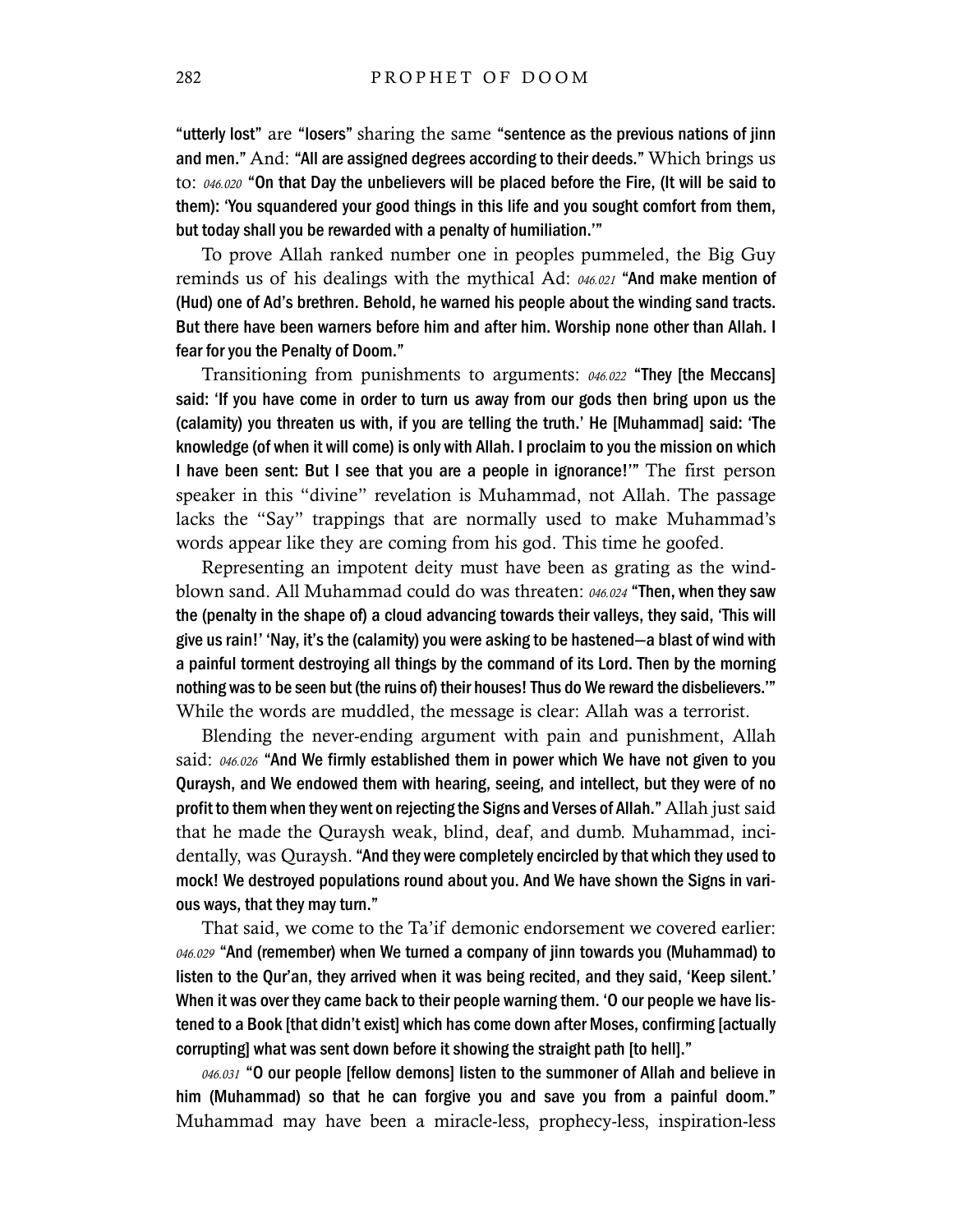loser but that didn't stop devils from claiming that he was just like Christ. "Believe in him and he will save you," the demons proclaimed.

*046.032* "He who does not respond to the summoner of Allah does not weaken the power of Allah on earth. Don't they see Allah, Who created the heavens and earth, and was never tired with their creation, is able to give life to the dead? Yea, He is able to do all things." Muhammad is saying, "My god is better than your god because my god didn't need to rest on the seventh day." Yet how can Allah be better than Yahweh if they are supposed to be the same?

"On the Day the unbelievers are placed before the Fire, they will say, 'Is this real?' 'Yes, it's by the Lord! Taste the penalty you denied!'" Predictably, the farewell address ends focused on doom: *046.035* "Have patience (Muhammad), even as the other messengers. Seek not to hasten their doom. On that day they will see the (punishment) they are promised."

**众 中 C 6<sup>※</sup>** 

This is the perfect place for a Qur'anic review. I have quoted passages from ninety of the Qur'an's 114 surahs. Half of those have been reviewed in their entirety, including every surah handed down during the first five years. The score of Meccan surahs I passed over can be summarized as follows: the Muhammadized stories of Adam, Noah, Abraham, Lot, Moses, Pharaoh, Jesus, and Mary are collectively retold nearly one hundred times. Jonah, Joshua, Jacob, Joseph, and Job are added to the mix with a surah named in Jonah's honor. Another is dedicated entirely to Joseph. The Jewish kings Saul, David, and Solomon are shown cavorting with devils in stories shamelessly plagiarized from the Talmud—Jewish myths and folklore. The crude recastings suit Muhammad's agenda, and they are as transparent as they are obnoxious. But this pales in comparison to the never-ending argument and the dreadful tales of pain and punishment. Religious thought apart from that stolen from Moses, Qusayy, and Zayd is sparse.

Now that we've closed the book on Mecca, how do you suppose our bastion of prophetic piety responded to the demise of his wife and uncle, his benefactor and his protector? Before the body of his seventy-year old wife, Khadija, was cold, the fifty-year old prophet married Aisha, a six-year old child. Pedophilia not withstanding, the aging religious leader tried polygamy next. He married, Sawda, an emigrant from Abyssinia, on his way out of town.

His behavior toward Abu Talib was equally callous. *Ishaq:191* "Abu Jahl with sundry other notables went to Talib and said, 'We acknowledge your rank, but now that you are near death we are deeply concerned. You know the trouble that exists between us and your nephew, so call him and let us make an agreement that he will leave us alone and we will leave him alone.' The Messenger arrived and Abu said, 'Nephew, these noble men have come to give you something and gain something in return.' Muhammad said, 'Can you give me words by which you can rule the Arabs and subject the Persians to you?' 'How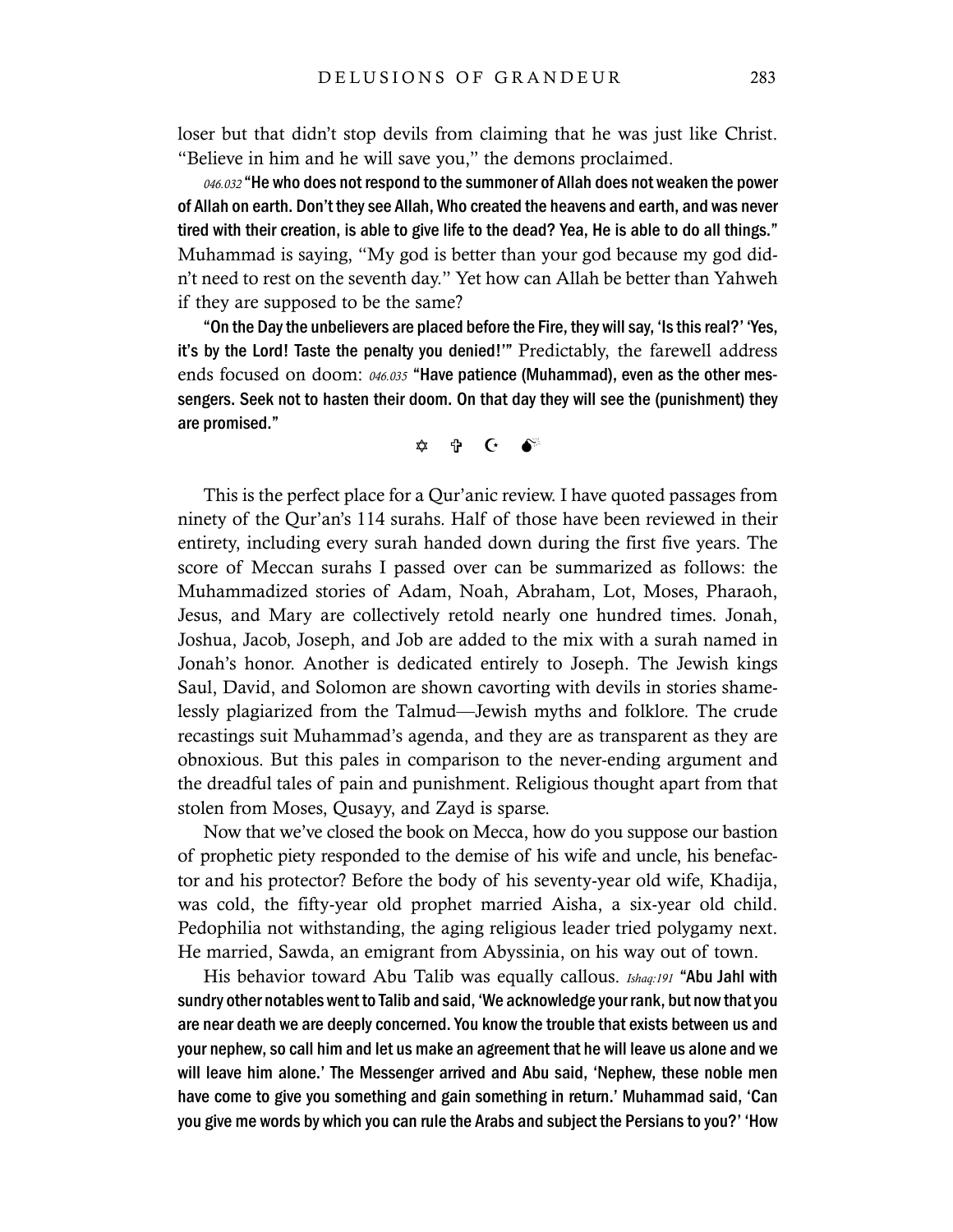about ten words,' Abu Jahl said [knowing the drill]. Muhammad replied, 'You must say, "There is no ilah but Allah" and "Muhammad is his Messenger."' They clapped their hands and said, 'Do you want to make all the Ilahs into one Ilah, Muhammad? That would be an extraordinary thing.'"

Muhammad's Islam was about money and power, to be sure, but what was the fate of those who helped him along the way? *Ishaq:192* "If you say those words uncle Abu, then I shall be able to intercede for you on Resurrection Day." Abu Talib didn't and died. His brother, Abbas, claimed that on his deathbed he moved his lips. So Abbas came running to Muhammad and said, "Nephew, my brother has spoken the words you gave him to say.' The Apostle replied, 'I did not hear them.'" *Bukhari:V5B58N222* "A Muslim said to the Prophet, 'You were not of any help to your uncle Abu Talib even though he used to protect you.' The Prophet said, 'He is in a shallow fire, and had It not been for me, he would have been in the bottom of the Hell Fire.'"

In contrast to the depraved behavior of the Muslim prophet, a notable pagan performed admirably. Remember uncle Lahab? Upon hearing of Khadija's and Talib's death, he went to the Ka'aba and proclaimed. "Muhammad has suffered a great loss. Attack him no longer."

Unimpressed, Muhammad was ready to move on. When last we saw him, he had dressed his son in his pajamas and was sprinkling magic dust on his enemies' heads. *Tabari VI:144* "Some assert that Bakr came to Ali and asked him about the prophet. He told him that he had gone to the cave of Thawr…in the darkness of night. The Prophet heard Bakr coming and thought he was one of the polytheists. He increased his pace and his sandal strap snapped. He skinned his big toe on a stone. It bled profusely. Bakr was afraid that he would scare Muhammad so he spoke to him before they reached the cave at dawn and went inside."

Meanwhile, back in Mecca, the locals "scolded Ali and beat him," proving that Allah was powerless and Muhammad wasn't a prophet. "They took him to the mosque and imprisoned him for a while. About this Allah revealed, 'And when the unbelievers plot against you to kill you or drive you out, they plot, but Allah plots too, and Allah is the best plotter.'" The Arabic word for "plotter" could just as easily have been translated "schemer." The scheming prophet had found the perfect god.

The next Hadith says that Bakr and Muhammad set off together rather than separately. And while that is a contradiction, it's not the most disturbing part of the Tradition. We learn that Bakr's son, born like his sister Aisha, years after Allah anointed his messenger, was named Abd al-Rahman.

Aisha recalls the prophet's paranoia: *Ishaq:223* "Muhammad never failed to come by our house every day at the two ends of the day. …Once he came during the heat of the day so we knew that it was because of something special. When he came in dad rose from his bed, and the Messenger sat down. Muhammad said, 'Send out those who are with you.' My father said, 'Prophet, these are my daughters [one of which is now your wife]; they can do you no harm, may my father and mother be your ransom.'"

*Tabari VI:147* "According to what I have been told the Messenger is said to have informed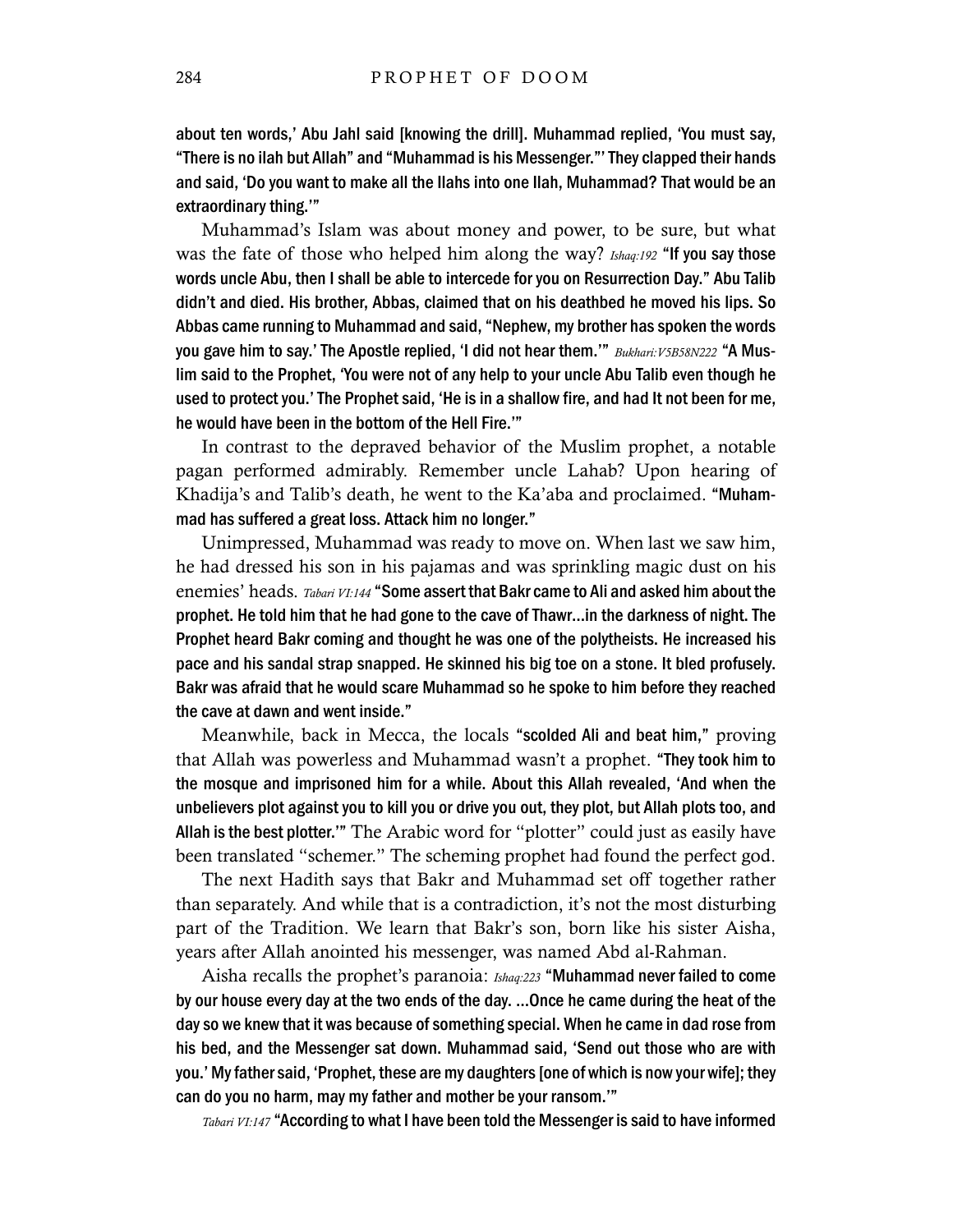Ali that he was leaving and to have commanded him to stay behind to hand back those things which people had entrusted to his custody. Everyone in Mecca who had any possession would deposit it with Muhammad because they knew of his honesty." That squares nicely with the demon possessed, lying sorcerer theme complained about incessantly in the Qur'an.

*Ishaq:223* "When the Messenger decided upon departure, he went to Bakr and the two of them left by a window in the back of Abu's house and went to a cave in Thawr, a mountain below Mecca." This time there was no plot, no multinational alliance, no swordsmen lurking outside Muhammad's house, no warning from Gabriel, no pajamas or Ali in bed, no fairy dust, no blind men, no stubbed toe, and no scripture handed down commemorating the great escape. As such, it seems that Islam is the only religion in which no one, from god to prophet, can tell the truth. And that's because the prophet's lord became his ambition. His paradise reflected his fantasies. His hell was a manifestation of the revenge he craved—payment for the torment he had endured as a child. This was all a nasty charade.

Somewhere in this mound of manure, in its transparent plagiarism, mindless repetition, odious schemes, obnoxious arguments, and demented threats I had hoped to find a glimmer of original inspiration so I could provide some semblance of balance. But there is none. Islam as a religion perished in the blazing heat and driving sands of Mecca only to rise from the ashes as a political doctrine in Yathrib. The ritualistic trappings that survived the desert crossing were simply used to manipulate future subjects.

It was only 250 miles, but most everything changed. Ar-Rahman became an attribute and Allah became god. And what a god he was: one who was ever ready to condone whatever suited his prophet's personal agenda—fighting, assassination, genocide, rape, incest, polygamy, lying, racism, and thievery. The war of words turned violent. The Meccans were robbed and plundered. But that was child's play compared to the fate of the Jews. They went from allies to enemies faster than you can say, "Massacre them."

While the score following twelve years of wrangling in Mecca ended Islam 50, Pagans 4,950, the game wasn't over, not by a long shot. In fact the battle was just beginning. *Tabari VI:157* Under the banner, "Institution of the Islamic Era" we find: "It is said that when Allah's Messenger came to Medina [September 622 A.D.] he ordered the establishment of a new era. They used to reckon time by the number of months after Muhammad's arrival."

As with all things Islam, the statement attributed to Muhammad wasn't true, but it demonstrated a crucial mindset. It was actually Umar, the second Caliph, who ordered the institution of the Islamic calendar. He established Muhammad's Hirjah, or migration, to Medina as the first year the Islamic Era. From the Muslim perspective, it was no longer 622 A.D., or 622 years after the birth of Christ, but A.H. 1. They were commemorating the year Islam was born.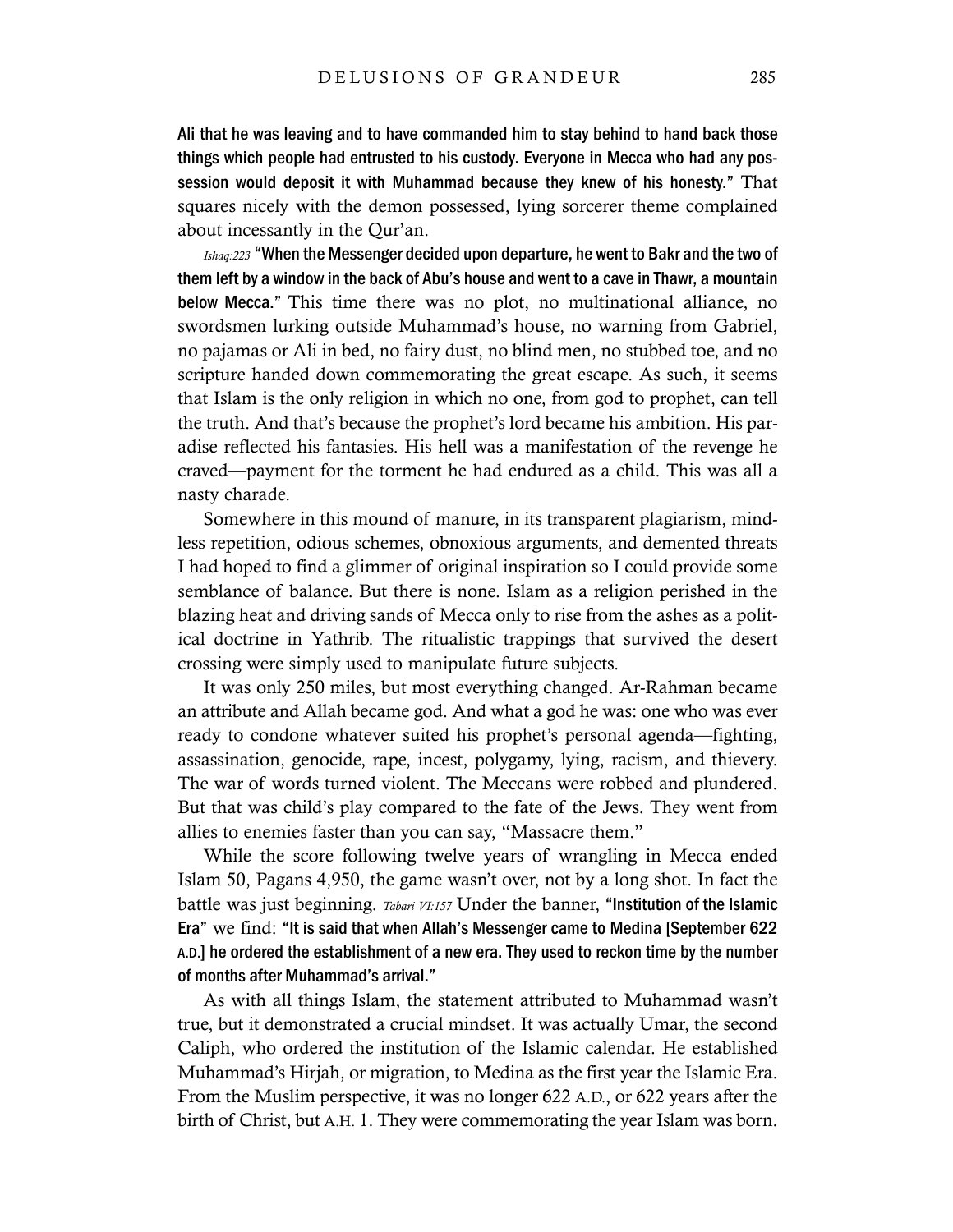They knew what you now know: the religion of Islam died in Mecca. A tyrannical and violent political doctrine took its place. The first Medina surah abrogated most everything that had been proclaimed during Islam's faded "religious" period. This was a new day, Resurrection Day, the beginning of political Islam—the doctrine of submission.

Some things didn't change, however. Muhammad's character remained the same, as did his charade of using godly pronouncements to defend his claims. But his behavior did change; so did his commandments. Circumstances enabled the failed prophet to act more belligerently. While the Meccans remained enemies, the Hanifs joined an ever-growing list of condemned—one that would soon include the members of rival religions—Christians and Jews.

Most of the religious rhetoric and pagan rituals borrowed by Muhammad from Qusayy during his stay in Mecca continued unabated in Medina, although god changed his name, and the revealing spirit, Lucifer, was called Gabriel. Muhammad continued to rely on the Bible for inspiration. But rather than admonishing Meccans for the abomination of non-capitulation, scripture became Muhammad's means to authorize abominations. The Qur'an became his favorite tool. Muhammad was about to prove that when it comes to repression, nothing succeeds like the mix of religiosity, money, and weapons. The events that were about to unfold in the Arabian Desert would ultimately cost mankind more than could possibly be imagined.

*Tabari VII:1* "The time for the Friday prayer overtook Muhammad while he was in the bed of a wadi [dry riverbed]. This place was used as a mosque that day. This was the first Friday prayer which the Messenger held in Islam." The facts have been altered to fit the agenda. On arriving in Medina, the prophet tried to hoodwink the Jews into joining his team by claiming that he observed their Sabbath, prayed toward their Temple, and was one of their Prophets. The initiation of the Friday prayer ritual into Islam came as a result of the Jews mocking Muhammad's bogus allegations. While factually inaccurate, the Hadith remains an insightful depiction of the Muslim mindset. The Islam of the prophet Muhammad, the Islam of terror, was first practiced in Medina.

The isnad upon which this oral tradition is based does not include Abu Bakr, the only man with Muhammad at the time, so it is as suspect as it is revealing. *Tabari VII:2* "The sermon the Messenger led at the first Friday prayer in the wadi outside Medina began, 'Praise be to Allah. I praise him, and call on him for help, forgiveness and guidance. I believe in him, do not deny him and I am an enemy of whoever denies him.'" This established the tone and purpose of Islam. Anyone who didn't submit became an enemy. And for Muslims who claim that Muhammad was perfect—Christ-like—that doesn't mesh with asking for forgiveness.

"I bear witness that there is no deity but Allah, without partner, and that Muhammad is his Messenger whom he has sent with guidance after an interval in the appearance of messengers, at a time when knowledge is scarce, men are led astray, time is cut short, the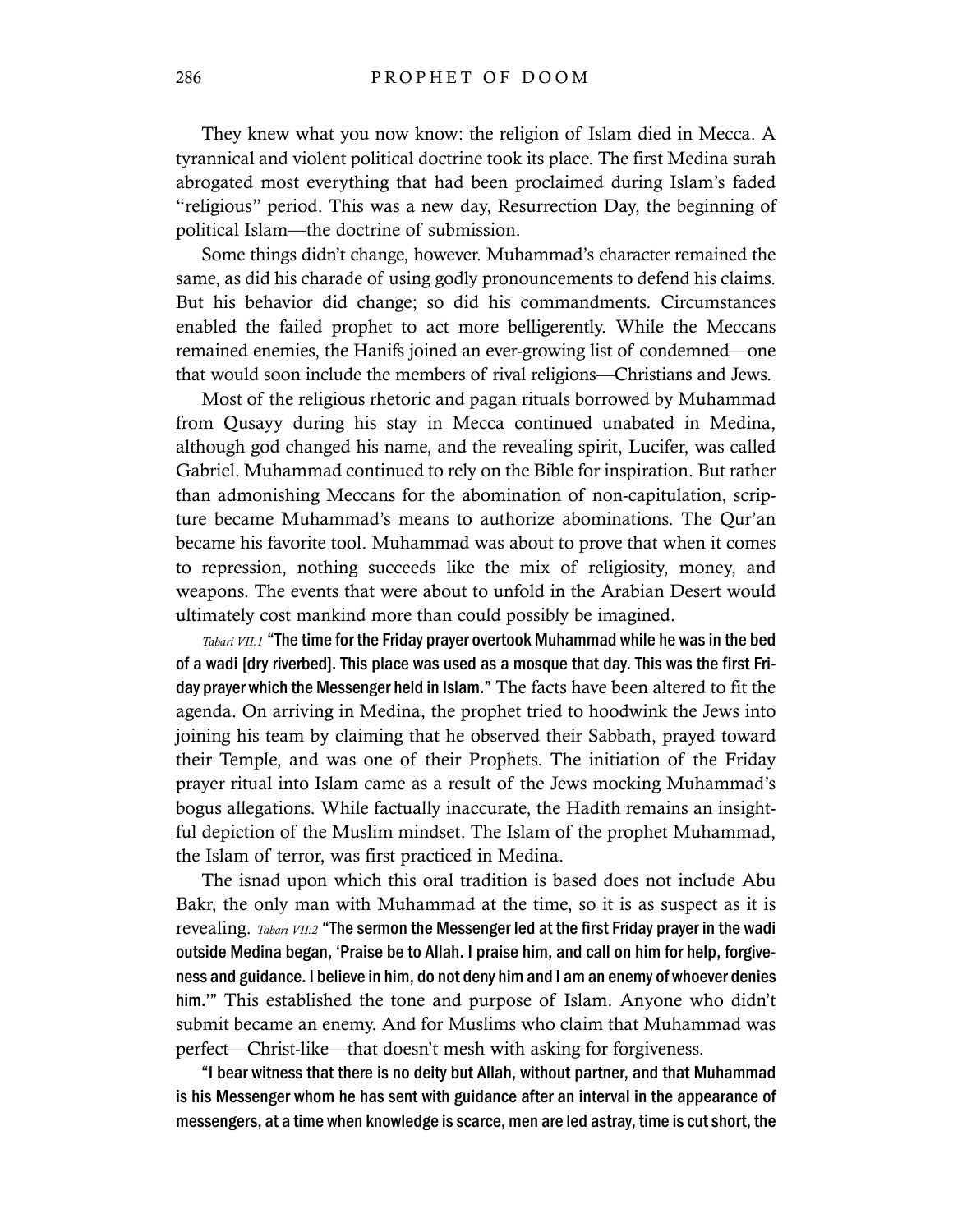Last Hour is at hand, the End is near." It is amazing that Muhammad claimed that Allah had no partners when the overriding theme of the Medina surahs was the establishment of the partnership between Allah and his Apostle. They not only shared everything, including booty from raids, they ultimately became equals, coconspirators to be believed in, obeyed, and feared.

You may recall that Muhammad predicted that the Last Hour, the End of the World, the dreaded Day of Doom, would follow the commencement of his union with Allah by five hundred years—1110 A.D. When Bukhari collected this Hadith in 850 A.D., and when Tabari built it into his history in 900, it still loomed on the horizon, unfulfilled and thus inerrant.

There was, however, some truth in the opening stanza of Muhammad's first sermon. Knowledge was scarce—especially when it came to his prognostications and revelations. In this vacuum, his ignorance was mistaken for divine inspiration. "Whoever obeys Allah and his Prophet has been rightly guided." Two words say it all: "obey" and "and." The partnership has been formed between Allah and Muhammad and we have been put on notice that the stated purpose is to obey them. And since Allah never revealed himself apart from Muhammad, the "and" was redundant.

"Whoever disobeys them has erred, been remiss, and gone far astray. I recommend to you the fear of Allah, for the best thing which a Muslim can enjoin upon a Muslim is that he should be…commanded to fear Allah." The prophet has revealed the implement of submission—fear. Remember, the Qur'an said, *087.010* "He who fears will obey." In ten sentences Muhammad encourages "fear" ten times. From Muhammad to Hitler, from Stalin to Saddam, fear is how tyrants govern.

*Tabari VII:3* "Beware of what Allah has warned you concerning himself. The fear of Allah, for whoever acts according to it in fear and dread of his Lord is a trusty aid to what you desire." It was clear why Muslims should fear god. Their boss was a demonic plotter, lurking in hell, dragging men he had deceived to their doom, tormenting them in his raging fire.

"Allah says, 'The sentence that comes from me cannot be changed, and I am in no wise a tyrant unto the slaves.' The fear of Allah will ward off Allah's hatred, retribution, and wrath." In Islam, infidels have been predestined to a pronouncement of guilt, the hellish sentence comes from god, and it cannot be appealed.

This diabolical thought is followed by: "Allah has caused you to know his Book and opened his path before you in order that He may know those who speak the truth and those who lie." If the inverse of sense is nonsense, we have found it. Yahweh gave us the Bible so that we might recognize truth and detect liars. Allah gave the Qur'an so that *he* might know truth from deceit.

Muhammad, standing in the sand of a wadi, admonished the sole member of his congregation, Abu Bakr: "Be enemies of Allah's enemies and strive in Allah's Cause [Jihad] in the way to which He is entitled. He has chosen you and named you Muslims [one who submits]." The notion that god has enemies remains essential to the